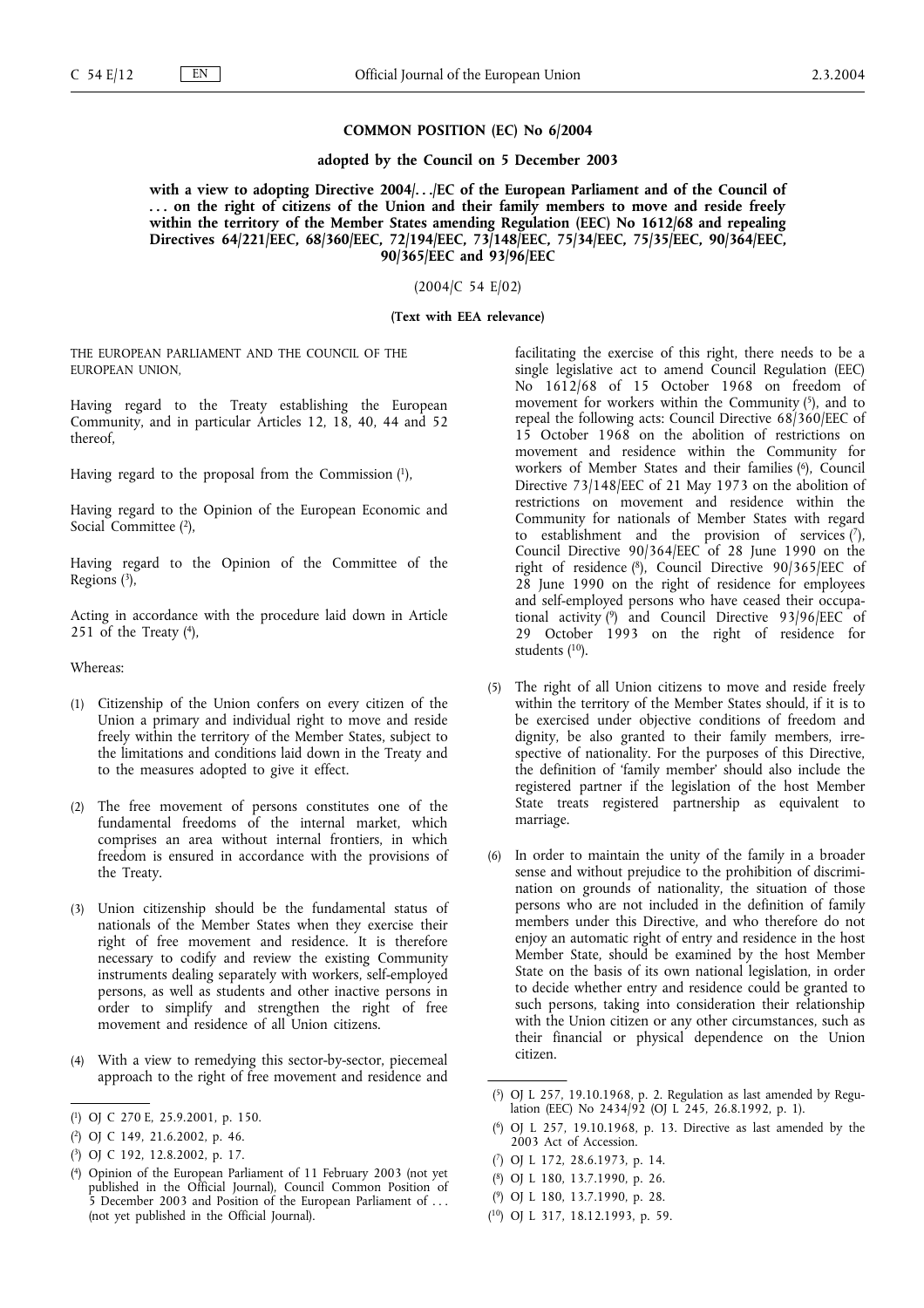- (7) The formalities connected with the free movement of Union citizens within the territory of Member States should be clearly defined, without prejudice to the provisions applicable to national border controls.
- (8) With a view to facilitating the free movement of family members who are not nationals of a Member State, those who have already obtained a residence card should be exempted from the requirement to obtain an entry visa within the meaning of Council Regulation (EC) No 539/2001 of 15 March 2001 listing the third countries whose nationals must be in possession of visas when crossing the external borders and those whose nationals are exempt from that requirement  $(1)$  or, where appropriate, of the applicable national legislation.
- (9) Union citizens should have the right of residence in the host Member State for a period not exceeding three months without being subject to any conditions or any formalities other than the requirement to hold a valid identity card or passport, without prejudice to a more favourable treatment applicable to job-seekers as recognised by the case-law of the Court of Justice.
- (10) Persons exercising their right of residence should not, however, become an unreasonable burden on the social assistance system of the host Member State during an initial period of residence. Therefore, the right of residence for Union citizens and their family members for periods in excess of three months should be subject to conditions.
- (11) The fundamental and personal right of residence in another Member State is conferred directly on Union citizens by the Treaty and is not dependent upon their having fulfilled administrative procedures.
- (12) For periods of residence of longer than three months, Member States should have the possibility to require Union citizens to register with the competent authorities in the place of residence, attested by a registration certificate issued to that effect.
- (13) The residence card requirement should be restricted to family members of Union citizens who are not nationals of a Member State for periods of residence of longer than three months.
- (14) The supporting documents required by the competent authorities for the issuing of a registration certificate or of a residence card should be comprehensively specified in order to avoid divergent administrative practices or interpretations constituting an undue obstacle to the exercise of the right of residence by Union citizens and their family members.
- (15) Family members should be legally safeguarded in the event of the death of the Union citizen, divorce, annulment of marriage or termination of a registered partnership. With due regard for family life and human dignity, and in certain conditions to guard against abuse, measures should therefore be taken to ensure that in such circumstances family members already residing within the territory of the host Member State retain their right of residence exclusively on a personal basis.
- (16) As long as the beneficiaries of the right of residence do not become an unreasonable burden on the social assistance system of the host Member State they should not be expelled. Therefore, an expulsion measure should not be the automatic consequence of recourse to the social assistance system. The host Member State should examine whether it is a case of temporary difficulties and take into account the duration of residence, the personal circumstances and the amount of aid granted in order to consider whether the beneficiary has become an unreasonable burden on its social assistance system and to proceed to his expulsion. In no case should an expulsion measure be adopted against workers, self-employed persons or job-seekers as defined by the Court of Justice save on grounds of public policy or public security.
- (17) Enjoyment of permanent residence by Union citizens who have chosen to settle long term in the host Member State would strengthen the feeling of Union citizenship and is a key element in promoting social cohesion, which is one of the fundamental objectives of the Union. A right of permanent residence should therefore be laid down for all Union citizens and their family members who have resided in the host Member State in compliance with the conditions laid down in this Directive during a continuous period of five years without becoming subject to an expulsion measure.
- (18) In order to be a genuine vehicle for integration into the society of the host Member State in which the Union citizen resides, the right of permanent residence, once obtained, should not be subject to any conditions.
- (19) Certain advantages specific to Union citizens who are workers or self-employed persons and to their family members, which may allow these persons to acquire a right of permanent residence before they have resided five years in the host Member State, should be maintained, as these constitute acquired rights, conferred by Commission Regulation (EEC) No 1251/70 of 29 June 1970 on the right of workers to remain in the territory of a Member State after having been employed in that State (2) and Council Directive 75/34/EEC of 17 December 1974 concerning the right of nationals of a Member State to remain in the territory of another Member State after having pursued therein an activity in a self-employed capacity  $(3)$ .

<sup>(</sup> 1) OJ L 81, 21.3.2001, p. 1. Regulation as last amended by Regulation (EC) No 453/2003 (OJ L 69, 13.3.2003, p. 10).

<sup>(</sup> 2) OJ L 142, 30.6.1970, p. 24.

<sup>(</sup> 3) OJ L 14, 20.1.1975, p. 10.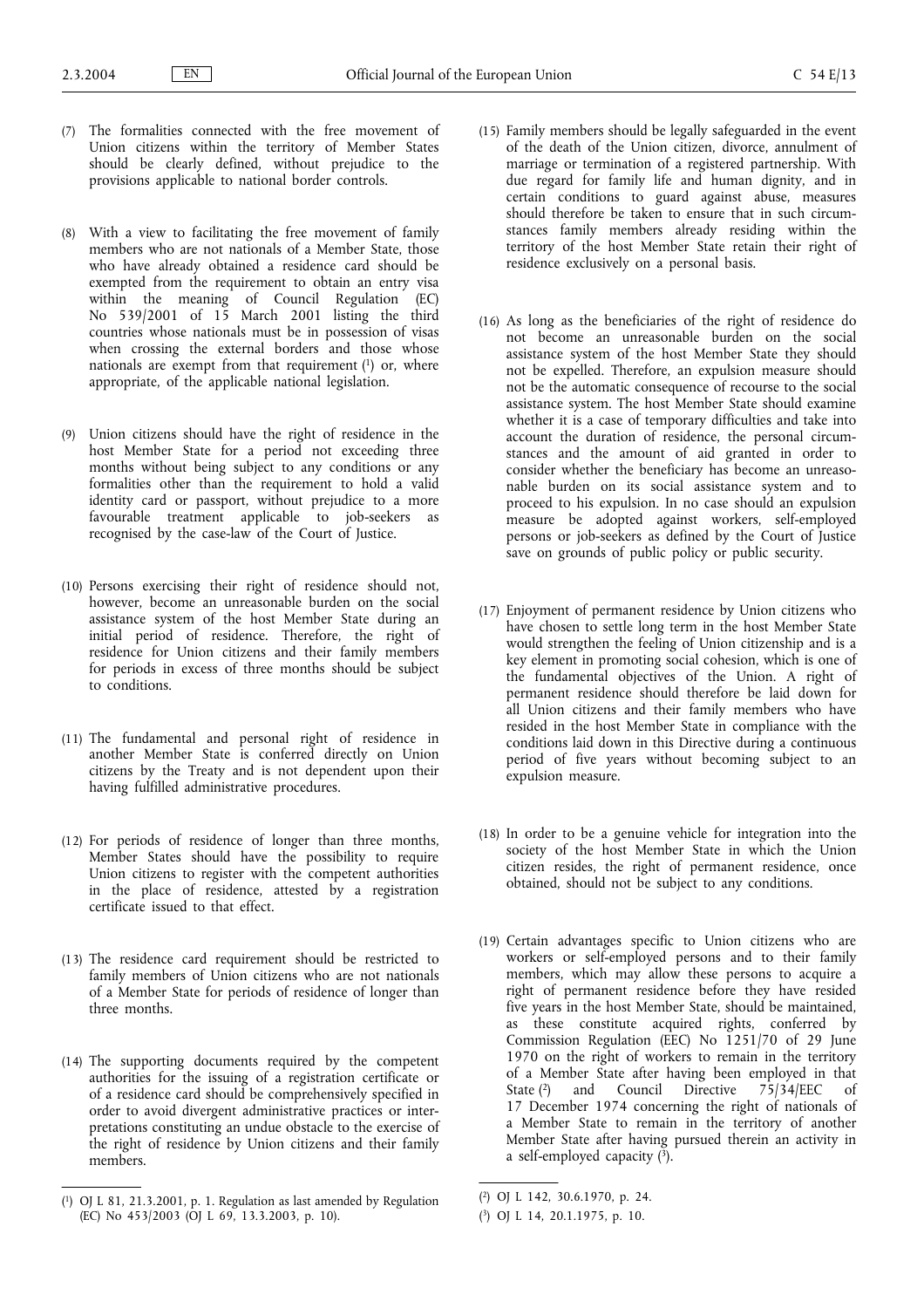- (20) In accordance with the prohibition of discrimination on grounds of nationality, all Union citizens and their family members residing in a Member State on the basis of this Directive should enjoy, in that Member State, equal treatment with nationals in areas covered by the Treaty, subject to such specific provisions as are expressly provided for in the Treaty and secondary law.
- (21) However, it should be left to the host Member State to decide whether it will grant social assistance during the first three months of residence or for a longer period in the case of job-seekers, or maintenance assistance for studies, including vocational training, prior to acquisition of the right of permanent residence, to Union citizens other than those who are workers or self-employed persons or who retain that status, and to their family members.
- (22) The Treaty allows restrictions to be placed on the right of free movement and residence on grounds of public policy, public security or public health. In order to ensure a tighter definition of the circumstances and procedural safeguards subject to which Union citizens and their family members may be denied leave to enter or may be expelled, this Directive should replace Council Directive  $64/221/EEC$  of 25 February 1964 on the coordination of special measures concerning the movement and residence of foreign nationals, which are justified on grounds of public policy, public security or public health  $(1)$ .
- (23) Expulsion of Union citizens and their family members on grounds of public policy or public security is a measure that can seriously harm persons who, having availed themselves of the rights and freedoms conferred on them by the Treaty, have become genuinely integrated into the host Member State. The scope for such measures should therefore be limited in accordance with the principle of proportionality to take account of the degree of integration of the persons concerned, the length of their residence in the host Member State, their age, state of health, family and economic situation and the links with their country of origin.
- (24) Accordingly, the greater the degree of integration of Union citizens and their family members in the host Member State, the greater the degree of protection against expulsion should be. Only in exceptional circumstances, where there are imperative grounds of public security, should an expulsion measure be taken against Union citizens who have resided for many years in the territory of the host Member State, in particular when they were born and have resided there throughout their life. In addition, such exceptional circumstances should also apply to an expulsion measure taken against minors, in

order to protect their links with their family, in accordance with the United Nations Convention on the Rights of the Child, of 20 November 1989.

- (25) Procedural safeguards should also be specified in detail in order to ensure a high level of protection of the rights of Union citizens and their family members in the event of their being denied leave to enter or reside in another Member State, as well as to uphold the principle that any action taken by the authorities must be properly justified.
- (26) In all events, judicial redress procedures should be available to Union citizens and their family members who have been refused leave to enter or reside in another Member State.
- (27) In line with the case-law of the Court of Justice prohibiting Member States from issuing orders excluding for life persons covered by this Directive from their territory, the right of Union citizens and their family members who have been excluded from the territory of a Member State to submit a fresh application after a reasonable period, and in any event after a three year period from enforcement of the final exclusion order, should be confirmed.
- (28) To guard against abuse of rights or fraud, notably marriages of convenience or any other form of relationships contracted for the sole purpose of enjoying the right of free movement and residence, Member States should have the possibility to adopt the necessary measures.
- (29) This Directive should not affect more favourable national provisions.
- (30) With a view to examining how further to facilitate the exercise of the right of free movement and residence, a report should be prepared by the Commission in order to evaluate the opportunity to present any necessary proposals to this effect, notably on the extension of the period of residence with no conditions.
- (31) This Directive respects the fundamental rights and freedoms and observes the principles recognised in particular by the Charter of Fundamental Rights of the European Union. In accordance with the prohibition of discrimination contained in the Charter Member States should implement this Directive without discrimination between the beneficiaries of this Directive on grounds of sex, race, colour, ethnic or social origin, genetic characteristics, language, religion or beliefs, political or other opinion, membership of an ethnic minority, property, birth, disability, age or sexual orientation,

<sup>(</sup> 1) OJ 56, 4.4.1964, p. 850. Directive as last amended by Directive 75/35/EEC (OJ 14, 20.1.1975, p. 14).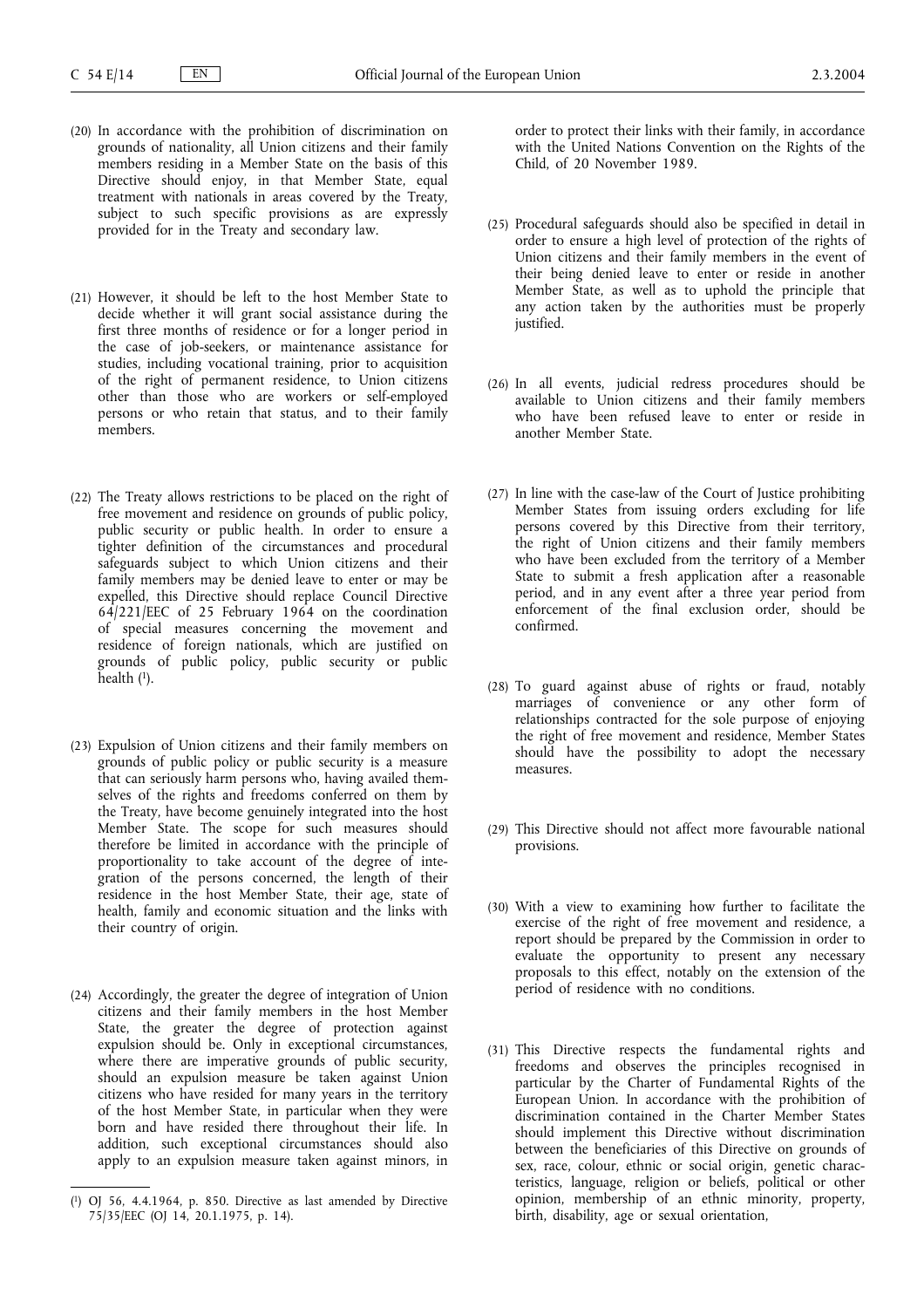HAVE ADOPTED THIS DIRECTIVE:

## *CHAPTER I*

# *General provisions*

## *Article 1*

## **Subject**

This Directive lays down:

- (a) the conditions governing the exercise of the right of free movement and residence within the territory of the Member States by Union citizens and their family members;
- (b) the right of permanent residence in the territory of the Member States for Union citizens and their family members;
- (c) the limits placed on the rights set out in (a) and (b) on grounds of public policy, public security or public health.

#### *Article 2*

## **Definitions**

For the purposes of this Directive:

- 1. 'Union citizen' means any person having the nationality of a Member State;
- 2. 'Family member' means:
	- (a) the spouse;
	- (b) the partner with whom the Union citizen has contracted a registered partnership, on the basis of the legislation of a Member State, if the legislation of the host Member State treats registered partnerships as equivalent to marriage and in accordance with the conditions laid down in the relevant legislation of the host Member State;
	- (c) the direct descendants who are under the age of 21 or are dependants and those of the spouse or partner as defined in point (b);
	- (d) the dependent direct relatives in the ascending line and those of the spouse or partner as defined in point (b);
- 3. 'Host Member State' means the Member State to which a Union citizen moves in order to exercise his/her right of free movement and residence.

#### *Article 3*

## **Beneficiaries**

1. This Directive shall apply to all Union citizens who move to or reside in a Member State other than that of which they are a national, and to their family members as defined in point 2 of Article 2 who accompany or join them.

Without prejudice to any right to free movement and residence the persons concerned may have in their own right, the host Member State shall, in accordance with its national legislation, facilitate entry and residence for the following persons:

- (a) any other family members, irrespective of their nationality, not falling under the definition in point 2 of Article 2 who, in the country from which they have come, are dependants or members of the household of the Union citizen having the primary right of residence, or where serious health grounds strictly require the personal care of the family member by the Union citizen;
- (b) the partner with whom the Union citizen has a durable relationship, duly attested.

The host Member State shall undertake an extensive examination of the personal circumstances and shall justify any denial of entry or residence to these people.

## *CHAPTER II*

# *Right of exit and entry*

# *Article 4*

# **Right of exit**

1. Without prejudice to the provisions on travel documents applicable to national border controls, all Union citizens with a valid identity card or passport and their family members who are not nationals of a Member State and who hold a valid passport shall have the right to leave the territory of a Member State to travel to another Member State.

2. No exit visa or equivalent formality may be imposed on the persons to whom paragraph 1 applies.

3. Member States shall, acting in accordance with their laws, issue to their own nationals, and renew, an identity card or passport stating their nationality.

The passport shall be valid at least for all Member States and for countries through which the holder must pass when travelling between Member States. Where the law of a Member State does not provide for identity cards to be issued, the period of validity of any passport on being issued or renewed shall be not less than five years.

#### *Article 5*

### **Right of entry**

1. Without prejudice to the provisions on travel documents applicable to national border controls, Member States shall grant Union citizens leave to enter their territory with a valid identity card or passport and shall grant family members who are not nationals of a Member State leave to enter their territory with a valid passport.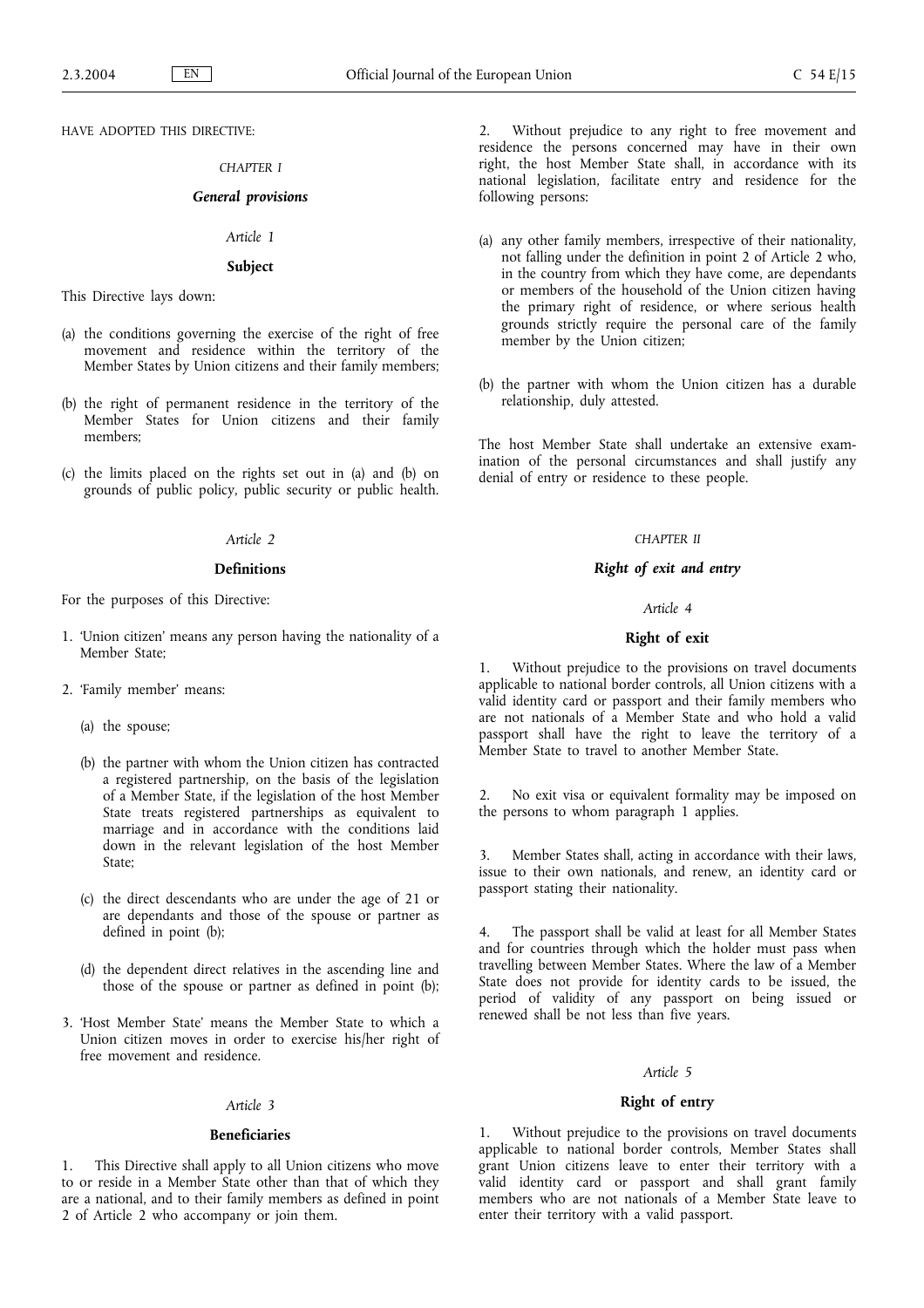No entry visa or equivalent formality may be imposed on Union citizens.

2. Family members who are not nationals of a Member State shall only be required to have an entry visa in accordance with Regulation (EC) No 539/2001 or, where appropriate, with national law. For the purposes of this Directive, possession of the valid residence card referred to in Article 10 shall exempt such family members from the visa requirement.

Member States shall grant such persons every facility to obtain the necessary visas. Such visas shall be issued free of charge as soon as possible and on the basis of an accelerated procedure.

3. The host Member State shall not place an entry or exit stamp in the passport of family members who are not nationals of a Member State provided that they present the residence card provided for in Article 10.

4. Where a Union citizen, or a family member who is not a national of a Member State, does not have the necessary travel documents or, if required, the necessary visas, the Member State concerned shall, before turning them back, give such persons every reasonable opportunity to obtain the necessary documents or have them brought to them within a reasonable period of time or to corroborate or prove by other means that they are covered by the right of free movement and residence.

5. The Member State may require the person concerned to report his/her presence within its territory within a reasonable and non-discriminatory period of time. Failure to comply with this requirement may make the person concerned liable to proportionate and non-discriminatory sanctions.

## *CHAPTER III*

## *Right of residence*

## *Article 6*

### **Right of residence for up to three months**

1. Union citizens shall have the right of residence on the territory of another Member State for a period of up to three months without any conditions or any formalities other than the requirement to hold a valid identity card or passport.

2. The provisions of paragraph 1 shall also apply to family members in possession of a valid passport who are not nationals of a Member State, accompanying or joining the Union citizen.

## *Article 7*

## **Right of residence for more than three months**

1. All Union citizens shall have the right of residence on the territory of another Member State for a period of longer than three months if they:

- (a) are workers or self-employed persons in the host Member State; or
- (b) have sufficient resources for themselves and their family members not to become a burden on the social assistance system of the host Member State during their period of residence and have comprehensive sickness insurance cover in the host Member State; or
- (c) are enrolled at a private or public establishment, accredited or financed by the host Member State on the basis of its legislation or administrative practice, for the principal purpose of following a course of study, including vocational training; and
	- have comprehensive sickness insurance cover in the host Member State and assure the relevant national authority, by means of a declaration or by such equivalent means as they may choose, that they have sufficient resources for themselves and their family members not to become a burden on the social assistance system of the host Member State during their period of residence; or
- (d) are family members accompanying or joining a Union citizen who satisfies the conditions referred to in points (a), (b) or (c).

2. The right of residence provided for in paragraph 1 shall extend to family members who are not nationals of a Member State, accompanying or joining the Union citizen in the host Member State, provided that such Union citizen satisfies the conditions referred to in paragraph 1(a), (b) or (c).

3. For the purposes of paragraph 1(a), a Union citizen who is no longer a worker or self-employed person shall retain the status of worker or self-employed person in the following circumstances:

- (a) he/she is temporarily unable to work as the result of an illness or accident;
- (b) he/she is in duly recorded involuntary unemployment after having been employed for more than one year and has registered as a job-seeker with the relevant employment office;
- (c) he/she is in duly recorded involuntary unemployment after completing a fixed-term employment contract of less than a year or after having become involuntarily unemployed during the first twelve months and has registered as a job-seeker with the relevant employment office. In this case, the status of worker shall be retained for no less than six months;
- (d) he/she embarks on vocational training. Unless he/she is involuntarily unemployed, the retention of the status of worker shall require the training to be related to the previous employment.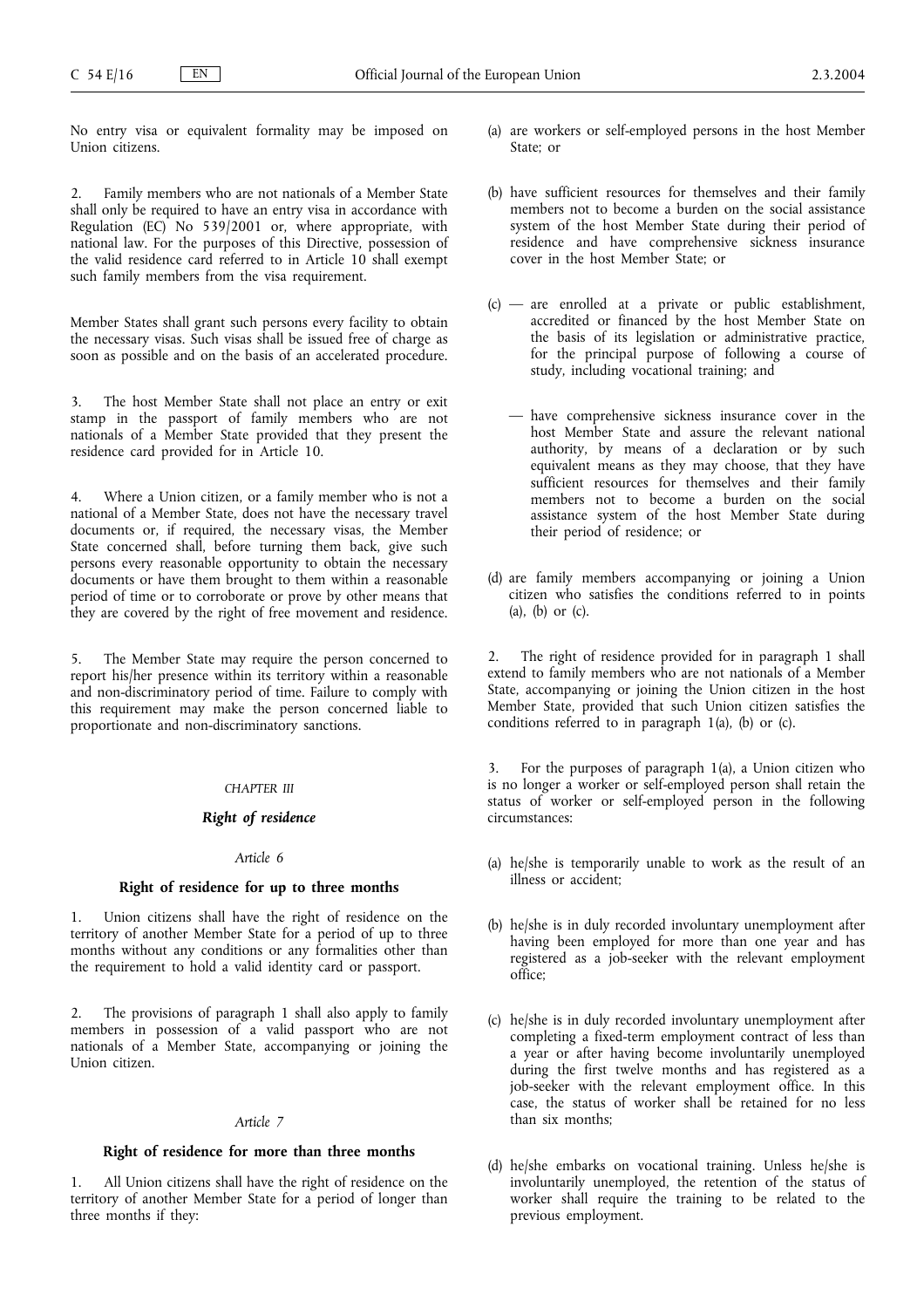By way of derogation from paragraphs 1(d) and 2 above, only the spouse, the registered partner provided for in Article  $2(2)(b)$  and dependent children shall have the right of residence as family members of a Union citizen meeting the conditions under  $1(c)$  above. Article 3(2) shall apply to his/her dependent direct relatives in the ascending lines and those of his/her spouse or registered partner.

# *Article 8*

# **Administrative formalities for Union citizens**

1. Without prejudice to Article 5(5), for periods of residence longer than three months, the host Member State may require Union citizens to register with the relevant authorities.

2. The deadline for registration may not be less than three months from the date of arrival. A registration certificate shall be issued immediately, stating the name and address of the person registering and the date of the registration. Failure to comply with the registration requirement may render the person concerned liable to proportionate and non-discriminatory sanctions.

3. For the registration certificate to be issued, Member States may only require that

- Union citizens to whom point (a) of Article 7(1) applies present a valid identity card or passport, a confirmation of engagement from the employer or a certificate of employment, or proof that they are self-employed persons;
- Union citizens to whom point (b) of Article  $7(1)$  applies present a valid identity card or passport and provide proof that they satisfy the conditions laid down therein;
- Union citizens to whom point (c) of Article  $7(1)$  applies present a valid identity card or passport, provide proof of enrolment at an accredited establishment and of comprehensive sickness insurance cover and the declaration or equivalent means referred to in point (c) of Article 7(1). Member States may not require this declaration to refer to any specific amount of resources.

4. Member States may not lay down a fixed amount which they regard as 'sufficient resources' but they must take into account the personal situation of the person concerned. In all cases this amount shall not be higher than the threshold below which nationals of the host Member State become eligible for social assistance, or, where this criterion is not applicable, higher than the minimum social security pension paid by the host Member State.

5. For the registration certificate to be issued to family members of Union citizens, who are themselves Union citizens, Member States may require the following documents to be presented:

(a) a valid identity card or passport;

(b) a document attesting to the existence of a family relationship or of a registered partnership;

- (c) where appropriate, the registration certificate of the Union citizen whom they are accompanying or joining;
- (d) in cases falling under points (c) and (d) of Article 2(2), documentary evidence that the conditions laid down therein are met;
- (e) in cases falling under Article 3(2)(a), a document issued by the relevant authority in the country of origin or country from which they are arriving certifying that they are dependants or members of the household of the Union citizen, or proof of the existence of serious health grounds which strictly require the personal care of the family member by the Union citizen;
- (f) in cases falling under Article 3(2)(b), proof of the existence of a durable relationship with the Union citizen.

## *Article 9*

# **Administrative formalities for family members who are not nationals of a Member State**

1. Member States shall issue a residence card to family members of a Union citizen who are not nationals of a Member State, where the planned period of residence is for more than three months.

2. The deadline for submitting the residence card application may not be less than three months from the date of arrival.

3. Failure to comply with the requirement to apply for a residence card may make the person concerned liable to proportionate and non-discriminatory sanctions.

# *Article 10*

#### **Issue of residence cards**

1. The right of residence of family members of a Union citizen who are not nationals of a Member State shall be evidenced by the issuing of a document called 'Residence card of a family member of a Union citizen' no later than six months from the date on which they submit the application. A certificate of application for the residence card shall be issued immediately.

2. For the residence card to be issued, Member States shall require presentation of the following documents:

- (a) a valid passport;
- (b) a document attesting to the existence of a family relationship or of a registered partnership;
- (c) the registration certificate or, in the absence of a registration system, any other proof of residence in the host Member State of the Union citizen whom they are accompanying or joining;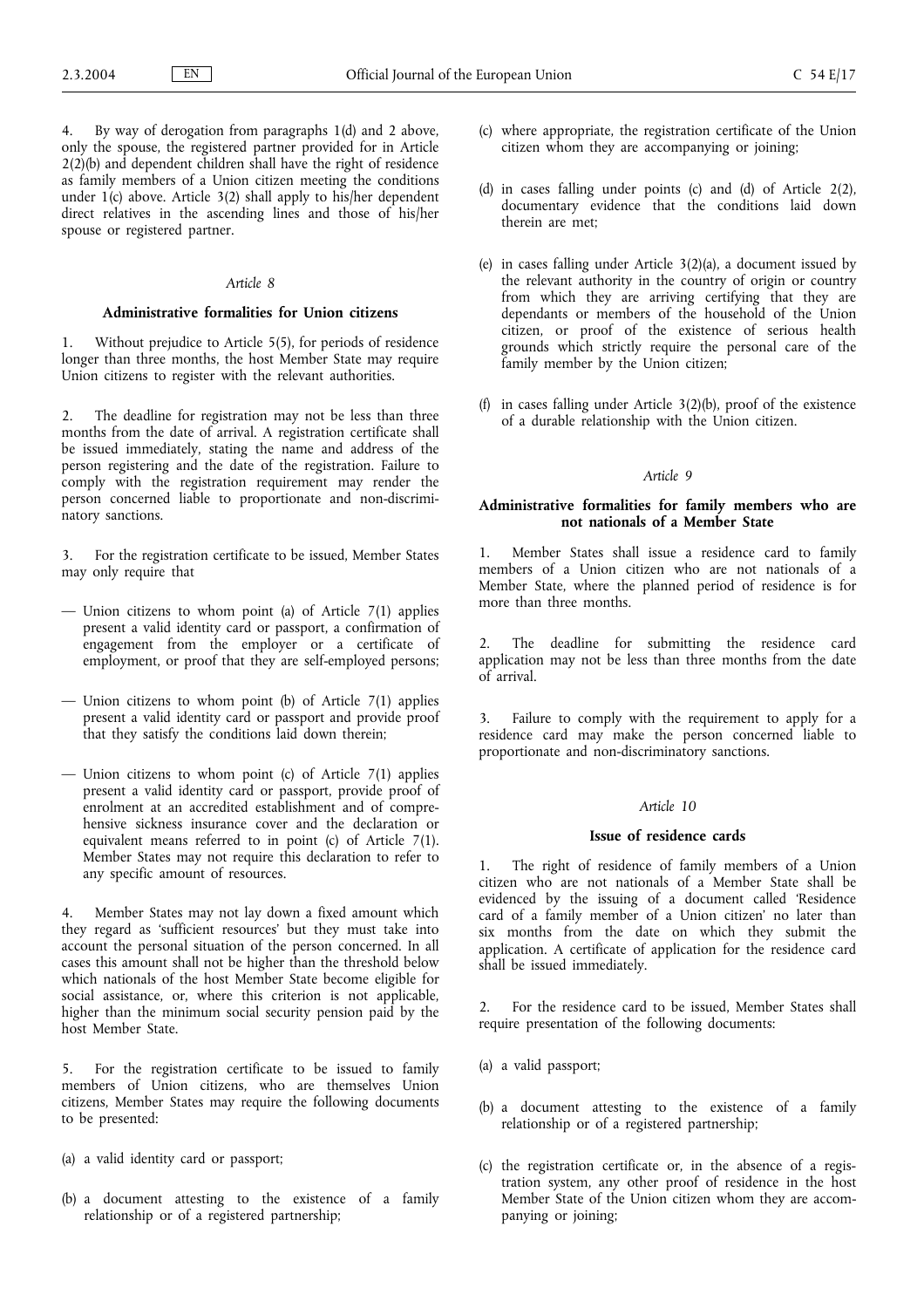- (d) in cases falling under points (c) and (d) of Article 2(2), documentary evidence that the conditions laid down therein are met;
- (e) in cases falling under Article 3(2)(a), a document issued by the relevant authority in the country of origin or country from which they are arriving certifying that they are dependants or members of the household of the Union citizen, or proof of the existence of serious health grounds which strictly require the personal care of the family member by the Union citizen;
- (f) in cases falling under Article 3(2)(b), proof of the existence of a durable relationship with the Union citizen.

#### *Article 11*

### **Validity of the residence card**

1. The residence card provided for by Article 10(1) shall be valid for five years from the date of issue or for the envisaged period of residence of the Union citizen, if this period is less than five years.

2. The validity of the residence card shall not be affected by temporary absences not exceeding six months a year, or by absences of a longer duration for compulsory military service or by one absence of a maximum of twelve consecutive months for important reasons such as pregnancy and childbirth, serious illness, study or vocational training, or a posting in another Member State or a third country.

## *Article 12*

## **Retention of the right of residence by family members in the event of death or departure of the Union citizen**

1. Without prejudice to the second subparagraph, the Union citizen's death or departure from the host Member State shall not affect the right of residence of his/her family members who are nationals of a Member State.

Before acquiring the right of permanent residence, the persons concerned must meet the conditions laid down in points (a), (b), (c) or (d) of Article 7(1).

2. Without prejudice to the second subparagraph of paragraph 1, the Union citizen's death shall not entail loss of the right of residence of his/her family members who are not nationals of a Member State and who have been residing in the host Member State as family members for at least one year before the Union citizen's death.

Before acquiring the right of permanent residence, the right of residence of the persons concerned shall remain subject to the requirement that they are able to show that they are workers or self-employed persons or that they have sufficient resources for themselves and their family members not to become a burden on the social assistance system of the host Member State during their period of residence and have comprehensive

sickness insurance cover in the host Member State, or that they are members of the family, already constituted in the host Member State, of a person satisfying these requirements. 'Sufficient resources' shall be as defined in Article 8(4).

Such family members shall retain their right of residence exclusively on a personal basis.

3. The Union citizen's departure from the host Member State or his/her death shall not entail loss of the right of residence of his/her children or of the parent who has actual custody of the children, irrespective of nationality, if the children reside in the host Member State and are enrolled at an educational establishment, for the purpose of studying there, until the completion of their studies.

### *Article 13*

## **Retention of the right of residence by family members in the event of divorce, annulment of marriage or termination of registered partnership**

1. Without prejudice to the second subparagraph, divorce, annulment of the Union citizen's marriage or termination of his/her registered partnership, as referred to in point 2(b) of Article 2 shall not affect the right of residence of his/her family members who are nationals of a Member State.

Before acquiring the right of permanent residence, the persons concerned must meet the conditions laid down in points (a), (b), (c) or (d) of Article 7(1).

2. Without prejudice to the second subparagraph, divorce, annulment of marriage or termination of the registered partnership referred to in point 2(b) of Article 2 shall not entail loss of the right of residence of a Union citizen's family members who are not nationals of a Member State where:

- (a) prior to initiation of the divorce or annulment proceedings or termination of the registered partnership referred to in point 2(b) of Article 2, the marriage or registered partnership has lasted at least three years, including one year in the host Member State; or
- (b) by agreement between the spouses or the partners referred to in point 2(b) of Article 2 or by court order, the spouse or partner who is not a national of a Member State has custody of the Union citizen's children; or
- (c) this is warranted by particularly difficult circumstances, such as having been a victim of domestic violence while the marriage or registered partnership was subsisting; or
- (d) by agreement between the spouses or partners referred to in point 2(b) of Article 2 or by court order, the spouse or partner who is not a national of a Member State has the right of access to a minor child, provided that the court has ruled that such access must be in the host Member State, and for as long as is required.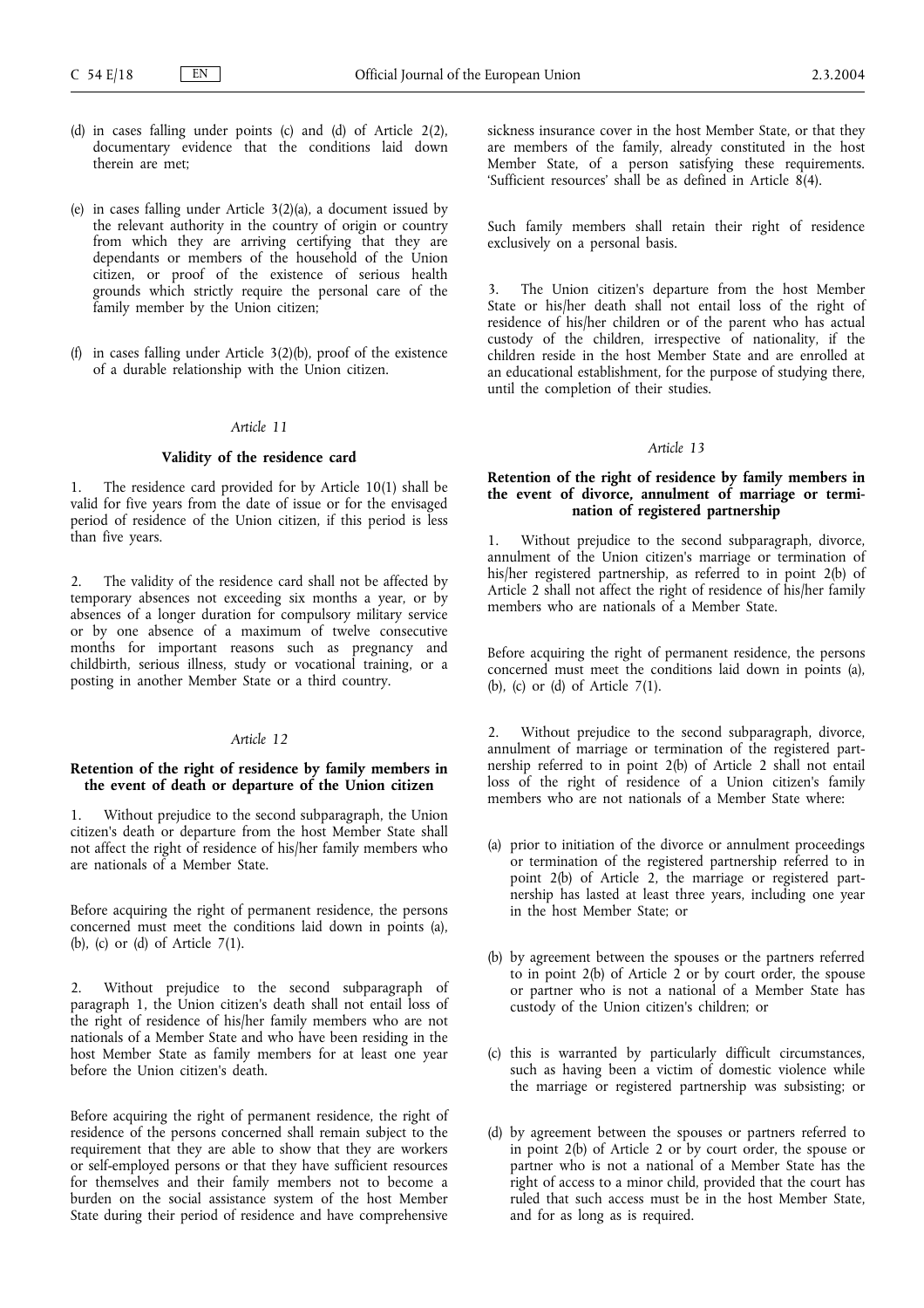Before acquiring the right of permanent residence, the right of residence of the persons concerned shall remain subject to the requirement that they are able to show that they are workers or self-employed persons or that they have sufficient resources for themselves and their family members not to become a burden on the social assistance system of the host Member State during their period of residence and have comprehensive sickness insurance cover in the host Member State, or that they are members of the family, already constituted in the host Member State, of a person satisfying these requirements. 'Sufficient resources' shall be as defined in Article  $\dot{8}(4)$ .

Such family members shall retain their right of residence exclusively on a personal basis.

### *Article 14*

### **Retention of the right of residence**

1. Union citizens and their family members shall have the right of residence provided for in Article 6, as long as they do not become an unreasonable burden on the social assistance system of the host Member State.

2. Union citizens and their family members shall have the right of residence provided for in Articles 7, 12 and 13 as long as they meet the conditions set out therein.

In specific cases where there is a reasonable doubt as to whether a Union citizen or his/her family members satisfies the conditions set out in Articles 7,  $12$  and 13, Member States may verify if these conditions are fulfilled. This verification shall not be carried out systematically.

3. An expulsion measure shall not be the automatic consequence of a Union citizen's or his or her family member's recourse to the social assistance system of the host Member State.

4. By way of derogation from paragraphs 1 and 2 and without prejudice to the provisions of Chapter VI, an expulsion measure may in no case be adopted against Union citizens or their family members if:

(a) the Union citizens are workers or self-employed persons, or

(b) the Union citizens entered the territory of the host Member State in order to seek employment. In this case, the Union citizens and their family members may not be expelled for as long as the Union citizens can provide evidence that they are continuing to seek employment and that they have a genuine chance of being engaged.

#### *Article 15*

## **Procedural safeguards**

1. The procedures provided for by Articles 30 and 31 shall apply by analogy to all decisions restricting free movement of Union citizens and their family members on grounds other than public policy, public security or public health.

2. Expiry of the identity card or passport on the basis of which the person concerned entered the host Member State and was issued with a registration certificate or residence card shall not constitute a ground for expulsion from the host Member State.

3. The host Member State may not impose a ban on entry in the context of an expulsion decision to which paragraph 1 applies.

### *CHAPTER IV*

#### *Right of permanent residence*

# Section I

# **Eligibility**

### *Article 16*

### **General rule for Union citizens and their family members**

Union citizens who have resided legally for a continuous period of five years in the host Member State shall have the right of permanent residence there. This right shall not be subject to the conditions provided for in Chapter III.

Paragraph 1 shall apply also to family members who are not nationals of a Member State and have legally resided with the Union citizen in the host Member State for a continuous period of five years.

3. Continuity of residence shall not be affected by temporary absences not exceeding a total of six months a year, or by absences of a longer duration for compulsory military service, or by one absence of a maximum of twelve consecutive months for important reasons such as pregnancy and childbirth, serious illness, study or vocational training, or a posting in another Member State or a third country.

4. Once acquired, the right of permanent residence shall be lost only through absence from the host Member State for a period exceeding two consecutive years.

### *Article 17*

# **Exemptions for persons no longer working in the host Member State and their family members**

1. By way of derogation from Article 16, the right of permanent residence in the host Member State shall be enjoyed before completion of a continuous period of five years of residence by:

(a) workers or self-employed persons who, at the time they stop working, have reached the age laid down by the law of that Member State for entitlement to an old age pension or workers who cease paid employment to take early retirement, provided that they have been working in that Member State for at least the preceding twelve months and have resided there continuously for more than three years.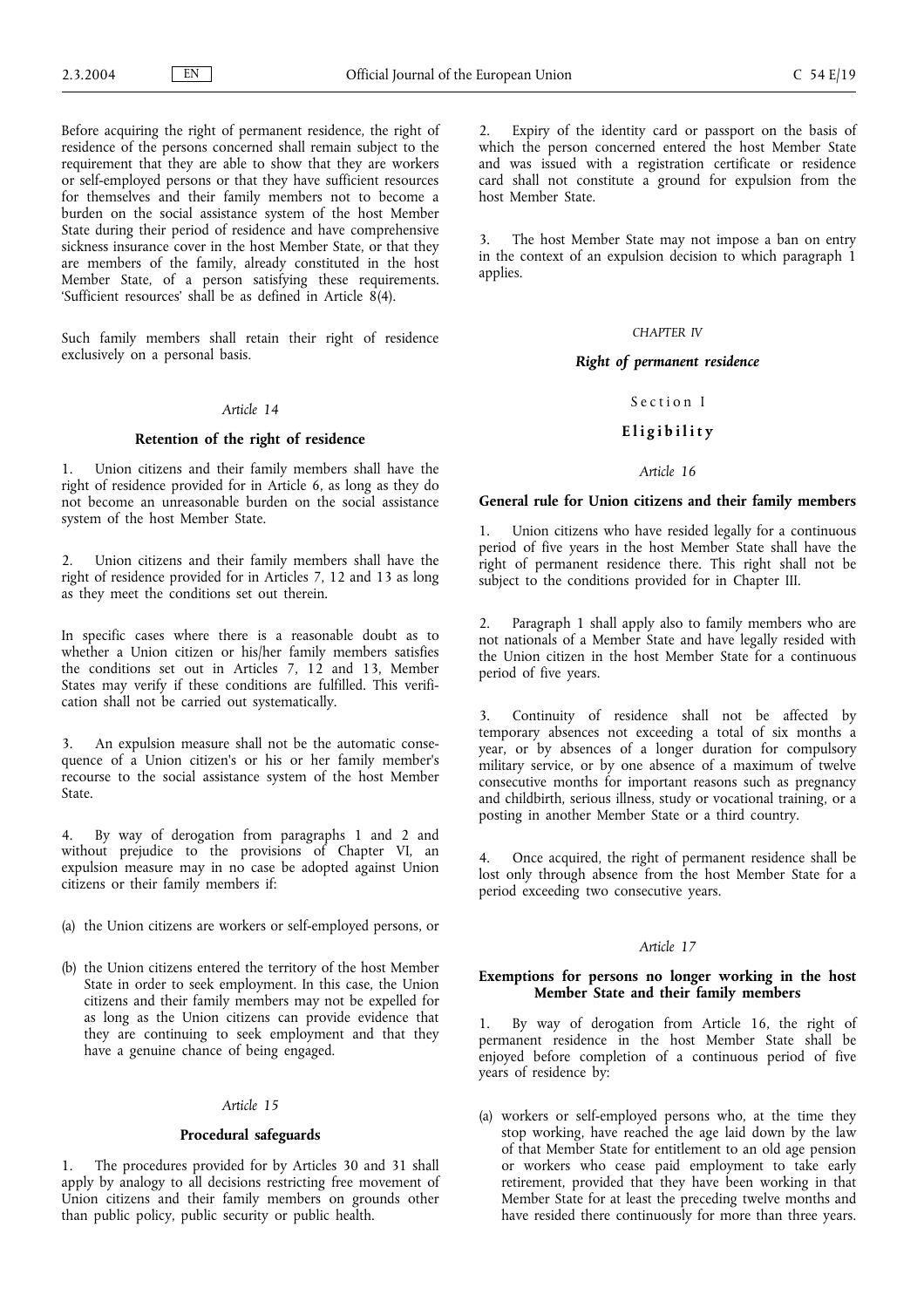If the law of the host Member State does not grant the right to an old age pension to certain categories of selfemployed persons, the age condition shall be deemed to have been met once the person concerned has reached the age of 60;

(b) workers or self-employed persons who have resided continuously in the host Member State for more than two years and stop working there as a result of permanent incapacity to work.

If such incapacity is the result of an accident at work or an occupational disease entitling the person concerned to a benefit payable in full or in part by an institution in the host Member State, no condition shall be imposed as to length of residence;

(c) workers or self-employed persons who, after three years of continuous employment and residence in the host Member State, work in an employed or self-employed capacity in another Member State, while retaining their place of residence in the host Member State, to which they return, as a rule, each day or at least once a week.

For the purposes of entitlement to the rights referred to in points (a) and (b), periods of employment spent in the Member State in which the person concerned is working shall be regarded as having been spent in the host Member State.

Periods of involuntary unemployment duly recorded by the relevant employment office, periods not worked for reasons not of the person's own making and absences from work or cessation of work due to illness or accident shall be regarded as periods of employment.

The conditions as to length of residence and employment laid down in point (a) of paragraph 1 and the condition as to length of residence laid down in point (b) of paragraph 1 shall not apply if the worker's or the self-employed person's spouse or partner as referred to in point 2(b) of Article 2 is a national of the host Member State or has lost the nationality of that Member State by marriage to that worker or self-employed person.

3. Irrespective of nationality, the family members of a worker or a self-employed person who are residing with him in the territory of the host Member State shall have the right of permanent residence in that Member State, if the worker or self-employed person has acquired himself the right of permanent residence in that Member State on the basis of paragraph 1.

4. If, however, the worker or self-employed person dies while still working but before acquiring permanent residence status in the host Member State on the basis of paragraph 1, his family members who are residing with him in the host Member State shall acquire the right of permanent residence there, on condition that:

(a) the worker or self-employed person had, at the time of death, resided continuously on the territory of that Member State for two years; or

- (b) the death resulted from an accident at work or an occupational disease; or
- (c) the surviving spouse lost the nationality of that Member State following marriage to the worker or self-employed person.

## *Article 18*

## **Acquisition of the right of permanent residence by certain family members who are not nationals of a Member State**

Without prejudice to Article 17, the family members of a Union citizen to whom Articles  $12(2)$  and  $13(2)$  apply, who satisfy the conditions laid down therein, shall acquire the right of permanent residence after residing legally for a period of five consecutive years in the host Member State.

# Section II

# **Administrative formalities**

## *Article 19*

# **Document certifying permanent residence for Union citizens**

1. Upon application Member States shall issue Union citizens entitled to permanent residence, after having verified duration of residence, with a document certifying permanent residence.

2. The document certifying permanent residence shall be issued as soon as possible.

## *Article 20*

# **Permanent residence card for family members who are not nationals of a Member State**

Member States shall issue family members who are not nationals of a Member State entitled to permanent residence with a permanent residence card within six months of the submission of the application. The permanent residence card shall be renewable automatically every ten years.

2. The application for a permanent residence card shall be submitted before the residence card expires. Failure to comply with the requirement to apply for a permanent residence card may render the person concerned liable to proportionate and non-discriminatory sanctions.

3. Interruption in residence not exceeding two consecutive years shall not affect the validity of the permanent residence card.

#### *Article 21*

## **Continuity of residence**

For the purposes of this Directive, continuity of residence may be attested by any means of proof in use in the host Member State. Continuity of residence is broken by any expulsion decision duly enforced against the person concerned.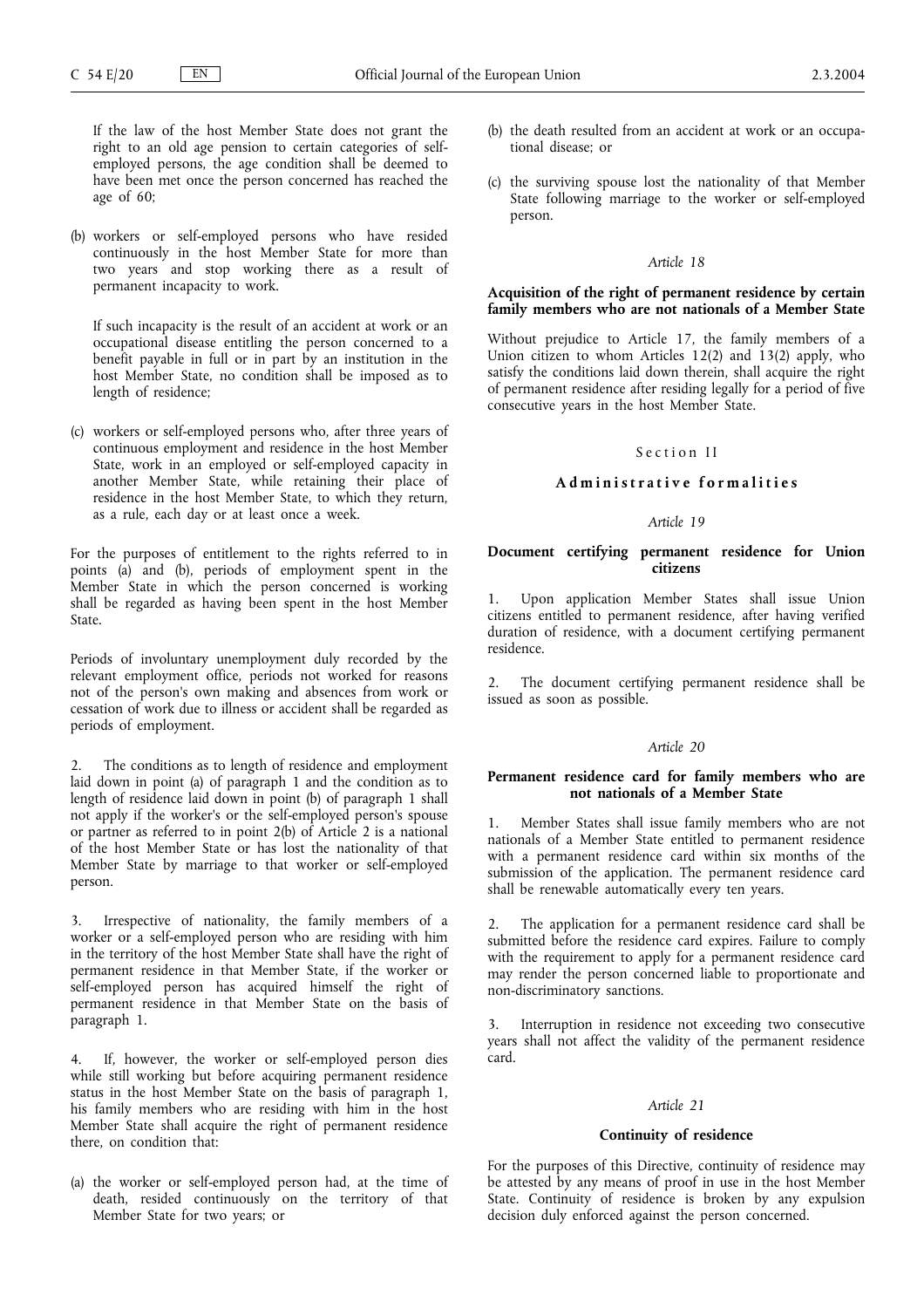### *CHAPTER V*

*Provisions common to the right of residence and the right of permanent residence*

### *Article 22*

## **Territorial scope**

The right of residence and the right of permanent residence shall cover the whole territory of the host Member State. Member States may impose territorial restrictions on the right of residence and the right of permanent residence only where the same restrictions apply to their own nationals.

#### *Article 23*

### **Related rights**

Irrespective of nationality, the family members of a Union citizen who have the right of residence or the right of permanent residence in a Member State shall be entitled to take up employment or self-employment there.

## *Article 24*

# **Equal treatment**

1. Subject to such specific provisions as are expressly provided for in the Treaty and secondary law, all Union citizens residing on the basis of this Directive in the territory of the host Member State shall enjoy equal treatment with the nationals of that Member State within the scope of the Treaty. The benefit of this right shall be extended to family members who are not nationals of a Member State and who have the right of residence or permanent residence.

2. By way of derogation from paragraph 1, the host Member State shall not be obliged to confer entitlement to social assistance during the first three months of residence or, where appropriate, the longer period provided for in Article 14(4)(b), nor shall it be obliged, prior to acquisition of the right of permanent residence, to grant maintenance aid for studies, including vocational training, that consist in student grants or student loans to persons other than workers, self-employed persons, persons who retain such status and members of their families.

### *Article 25*

## **General provisions concerning residence documents**

1. Possession of a registration certificate as referred to in Article 8, of a document certifying permanent residence, of a certificate attesting submission of an application for a family member residence card, or of a permanent residence card, may under no circumstances be made a precondition for the exercise of a right or the completion of an administrative formality, as entitlement to rights may be attested by any other means of proof.

All documents mentioned in paragraph 1 shall be issued free of charge or for a charge not exceeding that imposed on nationals for the issuing of similar documents.

#### *Article 26*

# **Checks**

Member States may carry out checks on compliance with any requirement deriving from their national legislation for non-nationals always to carry their registration certificate or residence card, provided that the same requirement applies to their own nationals as regards their identity card. In the event of failure to comply with this requirement, Member States may impose the same sanctions as those imposed on their own nationals for failure to carry their identity card.

## *CHAPTER VI*

*Restrictions on the right of entry and the right of residence on grounds of public policy, public security or public health*

### *Article 27*

#### **General principles**

1. Subject to the provisions of this Chapter, Member States may restrict the freedom of movement and residence of Union citizens and their family members, irrespective of nationality, on grounds of public policy, public security or public health. These grounds shall not be invoked to serve economic ends.

Measures taken on grounds of public policy or public security shall comply with the principle of proportionality and shall be based exclusively on the personal conduct of the individual concerned. Previous criminal convictions shall not in themselves constitute grounds for taking such measures.

The personal conduct of the individual concerned must represent a genuine, present and sufficiently serious threat affecting one of the fundamental interests of society. Justifications that are isolated from the particulars of the case or that rely on considerations of general prevention shall not be accepted.

3. In order to ascertain whether the person concerned represents a danger for public policy or public security, when issuing the registration certificate or, in the absence of a registration system, not later than three months from the date of arrival of the person concerned on its territory or from the date of reporting his/her presence within the territory, as provided for in Article 5(5), or when issuing the residence card, the host Member State may, should it consider this essential, request the Member State of origin and, if need be, other Member States to provide information concerning any previous police record the person concerned may have. Such enquiries shall not be made as a matter of routine. The Member State consulted shall give its reply within two months.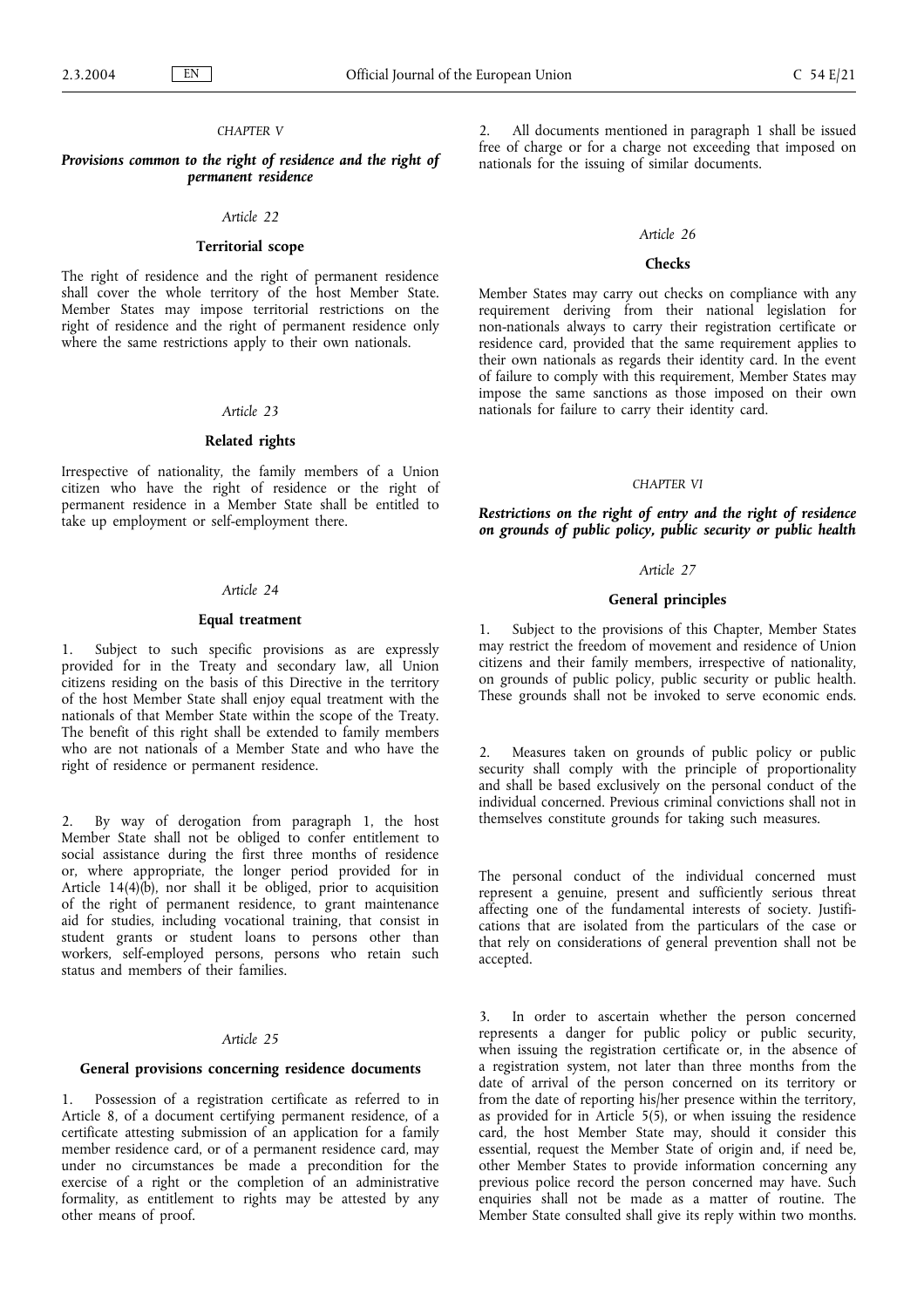The Member State which issued the passport or identity card shall allow the holder of the document who has been expelled on grounds of public policy, public security, or public health from another Member State to re-enter its territory without any formality even if the document is no longer valid or the nationality of the holder is in dispute.

## *Article 28*

## **Protection against expulsion**

1. Before taking an expulsion decision on grounds of public policy or public security, the host Member State shall take account of considerations such as how long the individual concerned has resided on its territory, his/her age, state of health, family and economic situation, social and cultural integration into the host Member State and the extent of his/her links with the country of origin.

The host Member State may not take an expulsion decision against Union citizens or their family members, irrespective of nationality, who have the right of permanent residence on its territory, except on serious grounds of public policy or public security.

3. An expulsion decision may not be taken against Union citizens, except if the decision is based on imperative grounds of public security, as defined by Member States, if they:

- (a) have resided in the host Member State for the previous ten years; or
- (b) are a minor, except if the expulsion is necessary for the best interests of the child, as provided for in the United Nations Convention on the Rights of the Child of 20 November 1989.

### *Article 29*

## **Public health**

1. The only diseases justifying measures restricting freedom of movement shall be the diseases with epidemic potential as defined by the relevant instruments of the World Health Organisation and other infectious diseases or contagious parasitic diseases if they are the subject of protection provisions applying to nationals of the host Member State.

2. Diseases occurring after a three-month period from the date of arrival shall not constitute grounds for expulsion from the territory.

Where there are serious indications that it is necessary, Member States may, within three months of the date of arrival, require persons entitled to the right of residence to undergo, free of charge, a medical examination to certify that they are

not suffering from any of the conditions referred to in paragraph 1. Such medical examinations may not be required as a matter of routine.

## *Article 30*

#### **Notification of decisions**

1. The persons concerned shall be notified in writing of any decision taken under Article 27(1), in such a way that they are able to comprehend its content and the implications for them.

2. The persons concerned shall be informed, precisely and in full, of the public policy, public security or public health grounds on which the decision taken in their case is based, unless this is contrary to the interests of State security.

3. The notification shall specify the court or administrative authority with which the person concerned may lodge an appeal, the time limit for the appeal and, where applicable, the time allowed for the person to leave the territory of the Member State. Save in duly substantiated cases of urgency, the time allowed to leave the territory shall be not less than one month from the date of notification.

### *Article 31*

#### **Procedural safeguards**

The persons concerned shall have access to judicial and, where appropriate, administrative redress procedures in the host Member State to appeal against or seek review of any decision taken against them on the grounds of public policy, public security or public health.

2. Where the application for appeal against or judicial review of the expulsion decision is accompanied by an application for an interim order to suspend enforcement of that decision, actual removal from the territory may not take place until such time as the decision on the interim order has been taken, except:

- where the expulsion decision is based on a previous judicial decision; or
- where the persons concerned have had previous access to judicial review; or
- where the expulsion decision is based on imperative grounds of public security under Article 28(3).

The redress procedures shall allow for an examination of the legality of the decision, as well as of the facts and circumstances on which the proposed measure is based. They shall ensure that the decision is not disproportionate, particularly in view of the requirements laid down in Article 28.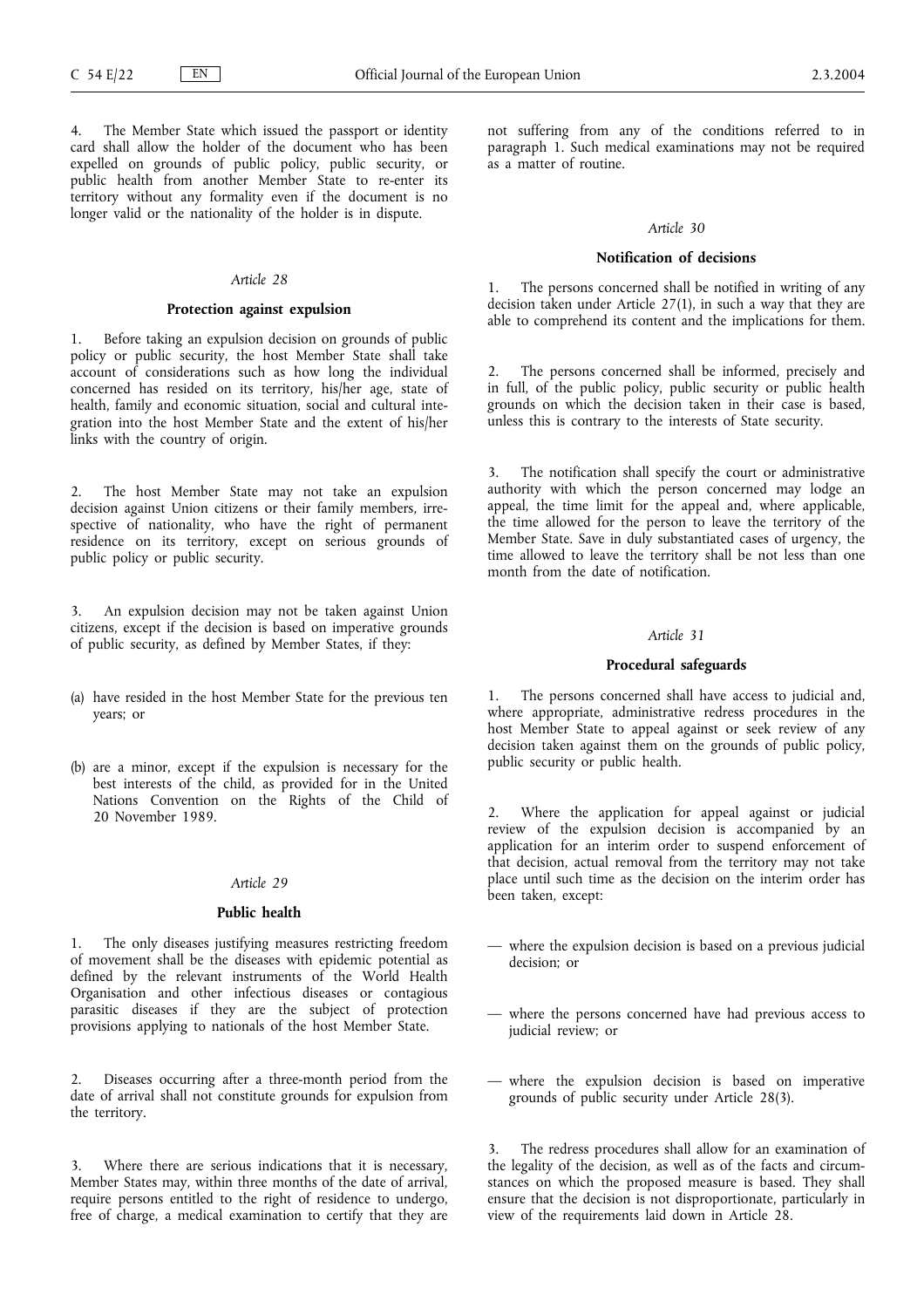4. Member States may exclude the individual concerned from their territory pending the redress procedure, but they may not prevent the individual from submitting his/her defence in person, except when his/her appearance may cause serious troubles to public policy or public security or when the appeal or judicial review concerns a denial of entry to the territory.

### *Article 32*

# **Duration of exclusion orders**

1. Persons excluded on grounds of public policy or public security may submit an application for lifting of the exclusion order after a reasonable period, depending on the circumstances, and in any event after three years from enforcement of the final exclusion order which has been validly adopted in accordance with Community law, by putting forward arguments to establish that there has been a material change in the circumstances which justified the decision ordering their exclusion.

The Member State concerned shall reach a decision on this application within six months of its submission.

2. The persons referred to in paragraph 1 shall have no right of entry to the territory of the Member State concerned while their application is being considered.

## *Article 33*

## **Expulsion as a penalty or legal consequence**

1. Expulsion orders may not be issued by the host Member State as a penalty or legal consequence of a custodial penalty, unless they conform to the requirements of Articles 27, 28 and 29.

2. If an expulsion order, as provided for in paragraph 1, is enforced more than two years after it was issued, the Member State shall check that the individual concerned is currently and genuinely a threat to public policy or public security and shall assess whether there has been any material change in the circumstances since the expulsion order was issued.

#### *CHAPTER VII*

#### *Final provisions*

### *Article 34*

### **Publicity**

Member States shall disseminate information concerning the rights and obligations of Union citizens and their family members on the subjects covered by this Directive, particularly by means of awareness-raising campaigns conducted through national and local media and other means of communication.

#### *Article 35*

# **Abuse of rights**

Member States may adopt the necessary measures to refuse, terminate or withdraw any right conferred by this Directive in the case of abuse of rights or fraud, such as marriages of convenience. Any such measure shall be proportionate and subject to the procedural safeguards provided for in Articles 30 and 31.

# *Article 36*

#### **Sanctions**

Member States shall lay down provisions on the sanctions applicable to breaches of national rules adopted for the implementation of this Directive and shall take the measures required for their application. The sanctions laid down shall be effective and proportionate. Member States shall notify the Commission of these provisions not later than  $\dots$  (\*) and as promptly as possible in the case of any subsequent changes.

#### *Article 37*

### **More favourable national provisions**

The provisions of this Directive shall not affect any laws, regulations or administrative provisions laid down by a Member State which would be more favourable to the persons covered by this Directive.

#### *Article 38*

#### **Repeals**

1. Articles 10 and 11 of Regulation (EEC) No 1612/68 shall be repealed with effect from . . . (\*).

Directives 64/221/EEC, 68/360/EEC, 72/194/EEC, 73/148/EEC, 75/34/EEC, 75/35/EEC, 90/364/EEC, 90/365/EEC and 93/96/EEC shall be repealed with effect from  $\dots$  (\*).

3. References made to the repealed provisions and Directives shall be construed as being made to this Directive.

#### *Article 39*

### **Report**

No later than . . . (\*\*) the Commission shall submit a report on the application of this Directive to the European Parliament and the Council, together with any necessary proposals, notably on the opportunity to extend the period of time during which Union citizens and their family members may reside in the territory of the host Member State without any conditions. The Member States shall provide the Commission with the information needed to produce the report.

<sup>(\*)</sup> Two years from the date of entry into force of this Directive.

<sup>(\*\*)</sup> Four years from the date of entry into force of this Directive.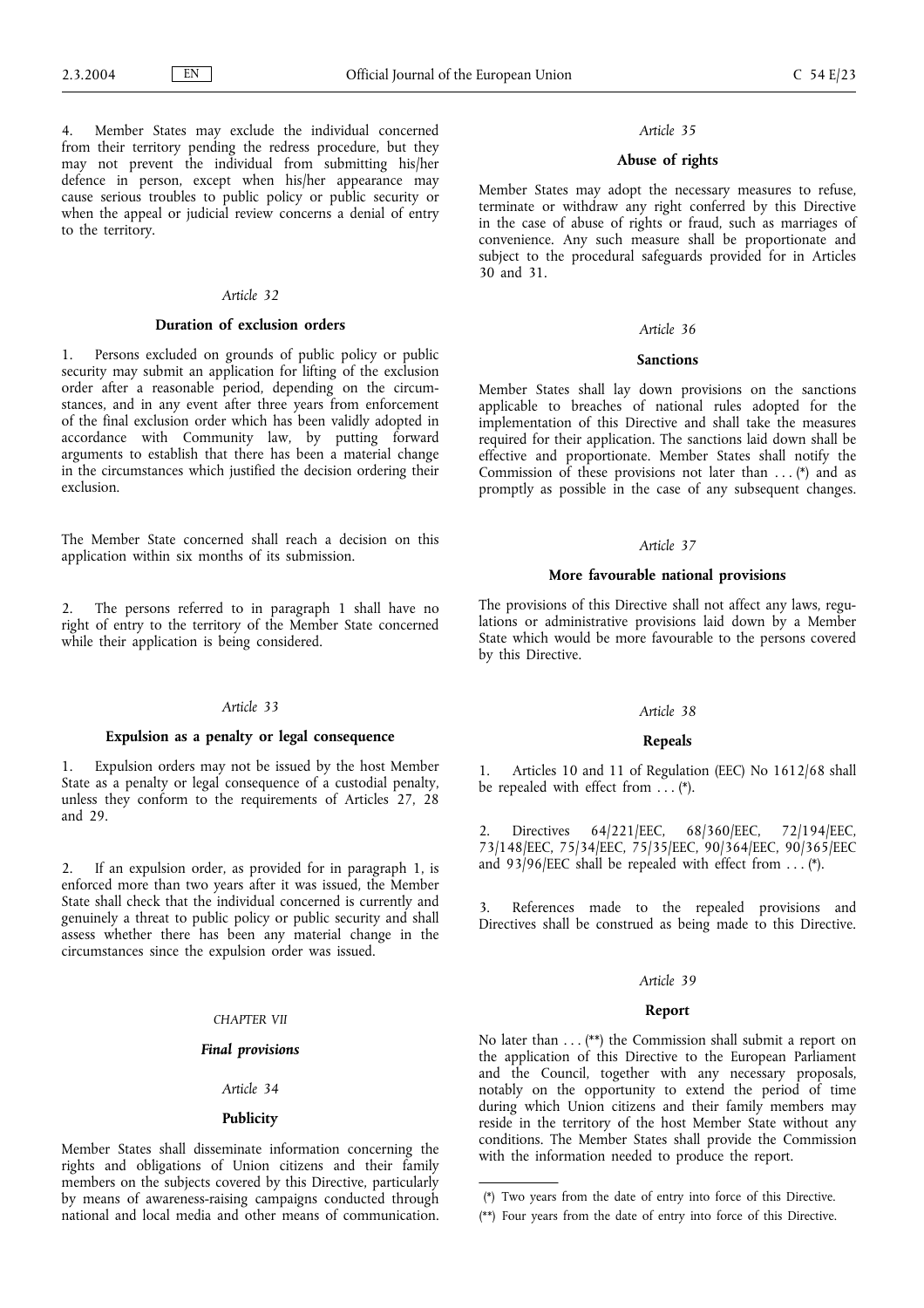# *Article 40*

## **Transposition**

1. Member States shall bring into force the laws, regulations and administrative provisions necessary to comply with this Directive by  $\dots$  (\*).

When Member States adopt those measures, they shall contain a reference to this Directive or shall be accompanied by such a reference on the occasion of their official publication. The methods of making such reference shall be laid down by the Member States.

2. Member States shall communicate to the Commission the text of the provisions of national law which they adopt in the field covered by this Directive together with a table showing how the provisions of this Directive correspond to the national provisions adopted.

## *Article 41*

# **Entry into force**

This Directive shall enter into force on the day of its publication in the *Official Journal of the European Union*.

## *Article 42*

# **Addressees**

This Directive is addressed to the Member States.

Done at ...

*For the European Parliament The President*

*For the Council The President*

<sup>(\*)</sup> Two years from the date of entry into force of this Directive.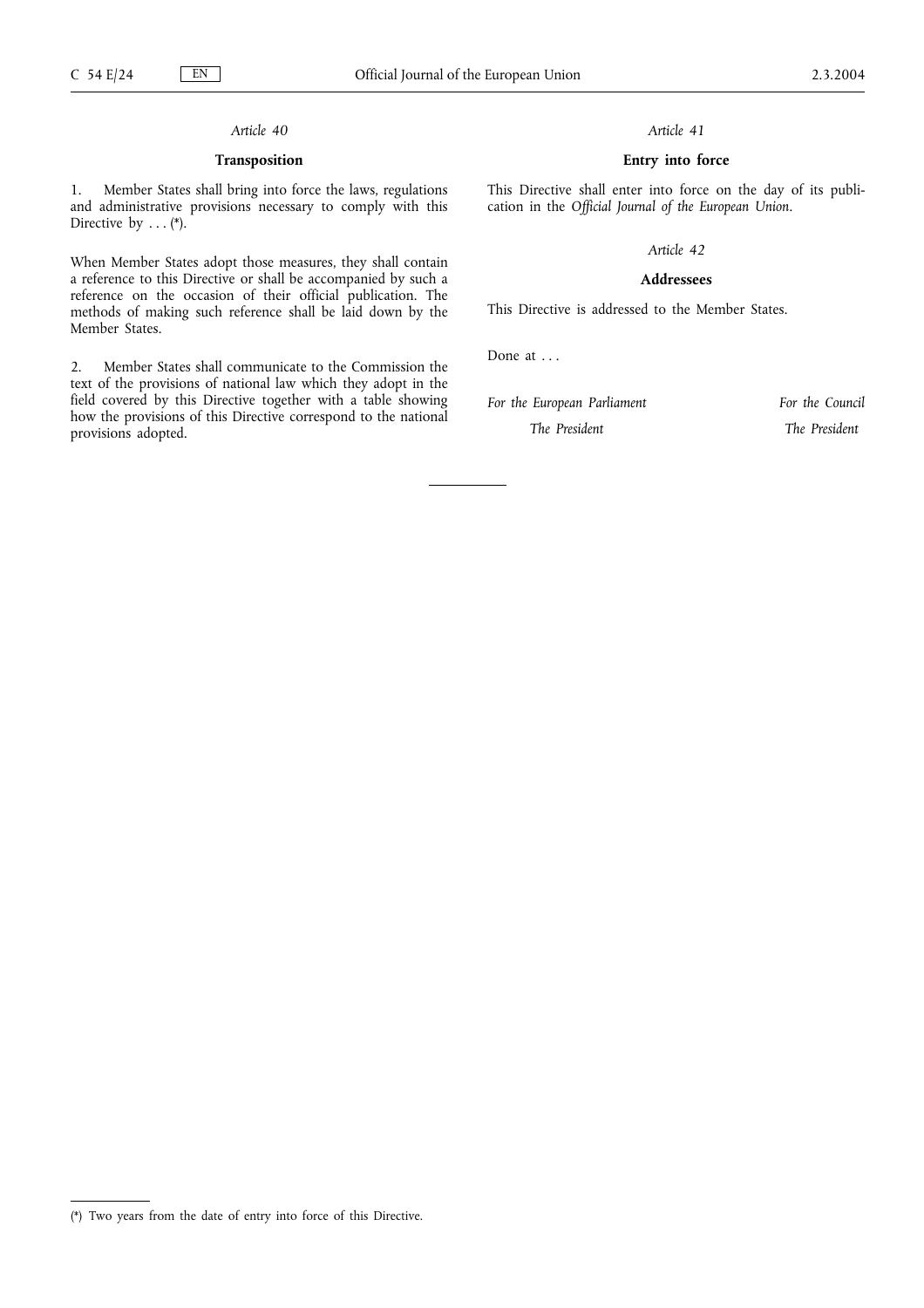# **STATEMENT OF THE COUNCIL'S REASONS**

### I. **INTRODUCTION**

The Commission submitted its proposal to the Council on 2 July 2001 (1).

The Committee of the Regions delivered its opinion on 13 March 2002 (2).

The European Economic and Social Committee delivered its Opinion on 24 April 2002 (3).

The European Parliament delivered its Opinion at first reading on 11 February 2003, adopting 82 amendments to the initial proposal.

In the light of the outcome of the European Parliament's first reading, the Commission adopted an amended proposal on 15 April 2003.

The proposal is based on Articles 12, 18(2), 40, 44 and 52 of the EC Treaty. It has to be adopted in codecision with the European Parliament, the Council acting by qualified majority.

Under the codecision procedure (Article 251 EC Treaty), on 5 December 2003 the Council, having regard to Parliament's first reading, adopted its common position on the draft Directive.

### II. **OBJECTIVE**

The proposed Directive fits into the legal and political environment established by the citizenship of the Union: Union citizens should, mutatis mutandis, be able to move between Member States on similar terms as nationals of a Member State moving around or changing their place of residence in their own country.

The proposal serves several purposes:

- to bring together the complex corpus of existing legislation into a single legislative instrument establishing a single system applicable to all categories of person (workers, students, non-active persons);
- to streamline the current legislation, taking into consideration the case law of the ECJ and the provisions of the EU Charter of Fundamental Rights regarding family unity and the protection of family life;
- to simplify the conditions and administrative formalities associated with the exercise of the right of free movement and residence in the Member States;
- to facilitate the right of free movement and residence of family members of a Union citizen, irrespective of nationality.

#### III. **ANALYSIS OF THE COMMON POSITION AS SET OUT IN 13263/03**

The Council's common position is fully consistent with the main objective of the Commission's proposal to facilitate the exercise of the right to free movement and residence by reducing administrative formalities, by providing a clearer definition of the status of family members, by creating a permanent right of residence acquired after a period of five years of legal residence in a Member State and by restricting the possibility for Member States to refuse or terminate right of residence on the grounds of public policy.

<sup>(</sup> 1) OJ C 270 E, 25.9.2001, p. 150.

<sup>(</sup> 2) OJ C 192, 12.8.2002, p. 17.

<sup>(</sup> 3) OJ C 149, 21.6.2002, p. 46.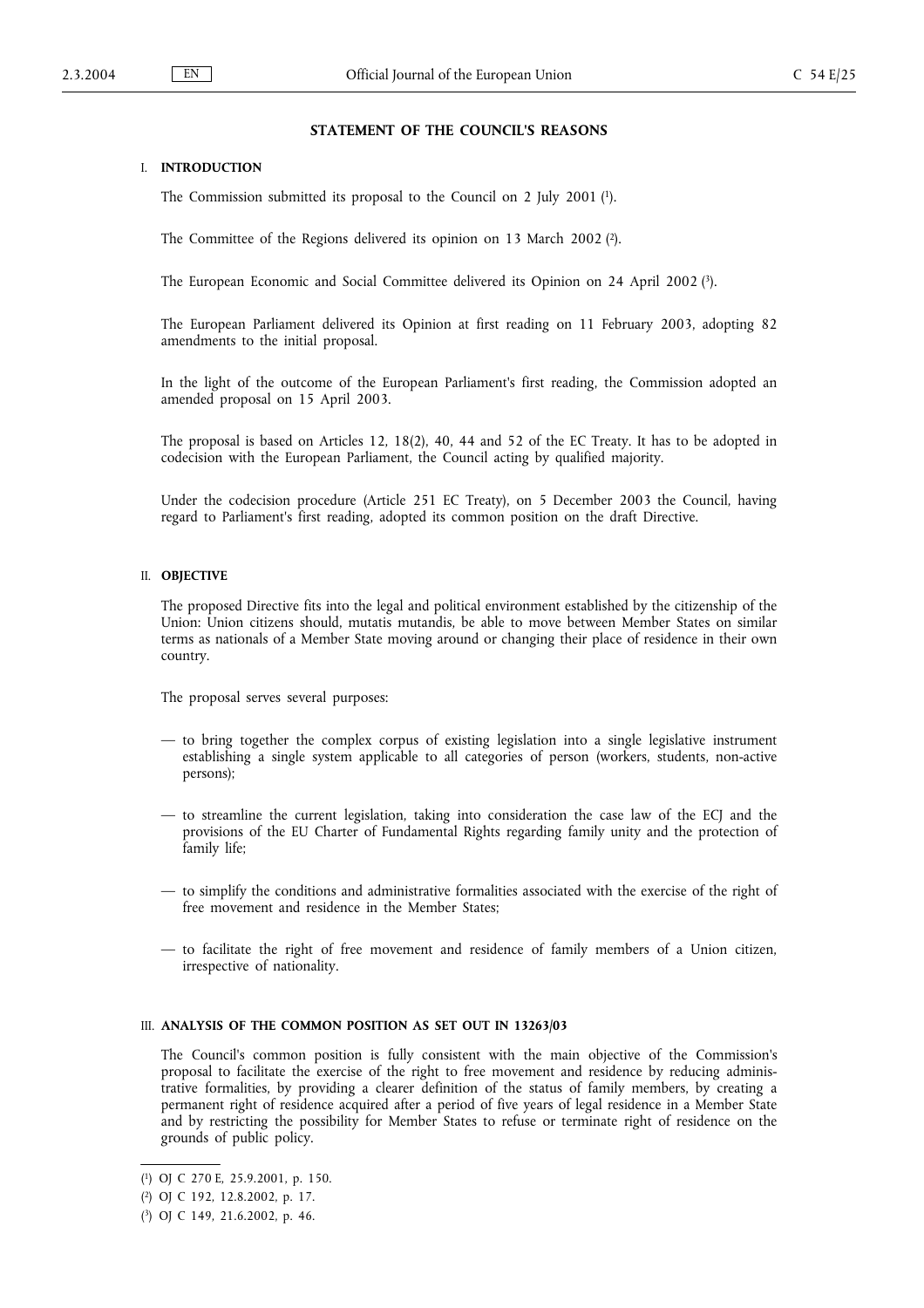However, the Council has made a number of changes compared to the Commission's original proposal, which the Commission has been able to accept. In addition to the changes of substance mentioned below, the common position incorporates a number of editorial and technical changes, in order to clarify certain provisions, to ensure internal consistency and to update terminology.

## A. *European Parliament amendments which have been accepted by the Council in its common position*

Amendments 3, 5, 6, 8, 9, 10, 12, 13, 25, 28, 34, 39, 40, 55, 59, 61, 64, 68, 71, 72, 74, 78, 79, 80, 82, 83, 85, 86, 89, 90 and 99 have been fully incorporated in the common position.

Amendments 7, 11, 20, 24, 30, 33, 41, 47, 49, 50, 51, 52, 54, 55, 64, 68, 74, 77, 78, 79, 82, 83, 86, 108 and 113 have been partially incorporated in the common position. In particular:

**Amendment 7** (Recital 9): this amendment stipulates that stays which do not exceed six months should not be subject to any conditions. After careful consideration, the Council agreed to set the period at three months as in the existing acquis, in accordance with new Article 6. However, a more favourable treatment is applicable to job-seekers as recognised by the case-law of the Court of Justice.

**Amendment 11** (Recital 20): this amendment has been incorporated in the common position slightly changed, in order to ensure consistency with the new text of Article 21.

**Amendment 20** (Article 3(2)): this amendment aims at facilitating entry and residence for family members not covered by Article 2 in cases where there are serious health or humanitarian grounds for doing so. This wording has been partially included in the common position, after deletion of the reference to humanitarian grounds, as the Council considers that they already constitute part of the commitments undertaken by the Member States in the field of fundamental rights.

**Amendment 24** (Article 6(2)): the Council has included the amendment in its common position, but has not retained the part of the amendment which sets five working days for issuing a visa to third country national family members. The Council considers this deadline to be too strict and has replaced it with the wording 'as soon as possible on the basis of an accelerated procedure', which guarantees flexibility and a prompt issue of visas.

**Amendment 30** (Article 7(3)): this amendment does not imply any changes to the text but simply a relocation of Article 8(7) and has been included in the common position. Nevertheless, the wording of point (c) has been amended by the Council, in order to make it clear that in this particular situation the status of worker shall be retained for no less than six months.

**Amendment 33** (Article 8(2)): the Council has not retained the part of the amendment which states that penalties should be administrative, preferring to leave Member States to decide on the nature of applicable sanctions, in conformity with their national legislation.

**Amendment 41** (Article 11(2)): the text of the common position differs from this amendment simply because it imposes a time limit of a year also for absences due to pregnancy or childbirth.

**Amendments 47, 49, 50 and 51** (Article 13(1) and (2), points (a) and (b)): these amendments, which add a reference to the termination of partnerships covered by point (b) of Article 2(2), have been included in the common position, but have been restricted to registered partnerships in line with the new text of Article 2. Moreover, in point (a) the prior duration of the marriage or partnership has been extended to three years, which the Council considers to be a fair duration in order to limit abuses.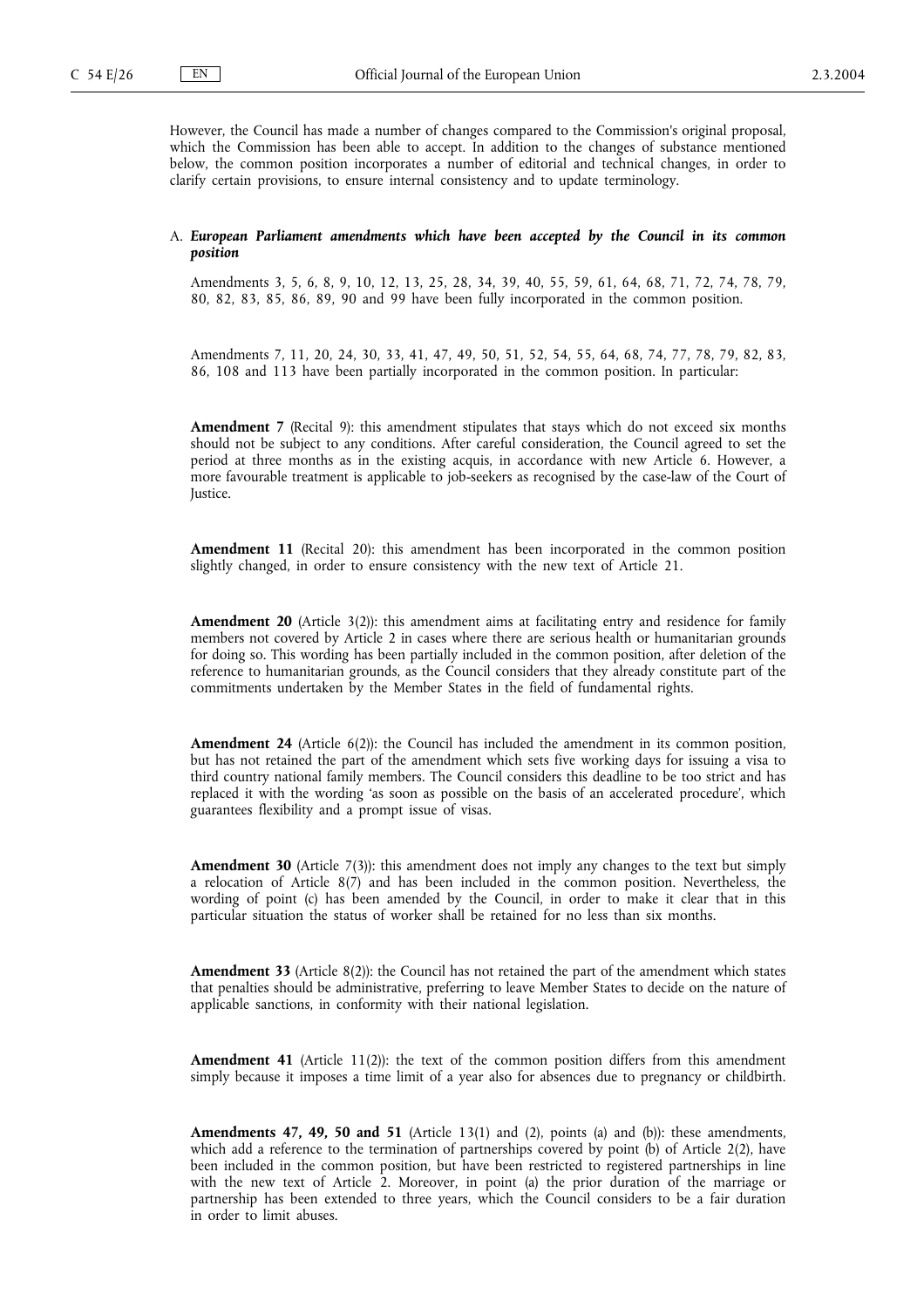**Amendment 52** (Article 13(2), point (c)): this amendment contains details of a number of difficult situations which would justify continued entitlement to the right of residence after divorce, annulment of marriage or termination of partnership. The amendment has been included in the common position, but without the reference to the humanitarian grounds.

**Amendment 54** (Article 15): this new Article replaces the text of the former Article 24 (which has been deleted); it is considered more logical to locate it at the end of Chapter III as removal for reasons other than public order or public security is not possible once the person concerned has acquired permanent right of residence. A first paragraph, which has been added to make it clear that the right of residence is retained as long as the conditions for residence are complied with, has been transferred to the previous Article.

**Amendment 55** (Article 16(3)): this amendment has been included in the common position, but the wording has been changed in order not to impose any time limit for absences for compulsory military service.

**Amendment 64** (Article 20(3)): this amendment makes it clear that breaks in residence must last for more than two years at a time if they are to affect the duration of the permanent residence card and has been included in the common position.

**Amendment 108** (Article 24(2)): the Council has accepted this amendment adding that the host Member State is not obliged to confer entitlement to social assistance during the first three months of residence, in line with new Article 6a.

**Amendment 68** (Article 25(1)): this amendment makes the text clearer and specifies that the person concerned may prove entitlement to the rights stemming from the Directive by any other means.

**Amendment 74** (Article 27(3)): the addition of a reference to a period of three months is to cover the situation of Member States which do not introduce the requirement to register.

**Amendment** 77 (Article 29(1)): a number of amendments were proposed to this paragraph, which have been included in the common position. The Council has replaced the reference to the International Health Regulation of 1951 by a more general reference to relevant instruments of the WHO.

**Amendment 78** (Article 29(2)): reference to a three-month period instead of to the date of registration or the date of issue of the residence card is more in keeping with the structure of the Directive and will also encompass the situation of those Member States which do not introduce the registration requirement. Reference to refusal of the permanent residence card has been removed as it cannot be refused for reasons of public health.

**Amendment 79** (Article 29(3)): reference to a three-month period is designed to restrict the period during which Member States may require persons to undergo a medical examination; this is consistent with the text of the previous paragraph.

**Amendment 82** (Article 30(3)): there is now a single time limit for leaving the territory, namely one month from the date of notification.

**Amendment 83** (Article 31(1)): this amendment makes it clear that there must always be judicial redress possibilities and that administrative redress is also possible if it is provided for by the host Member State.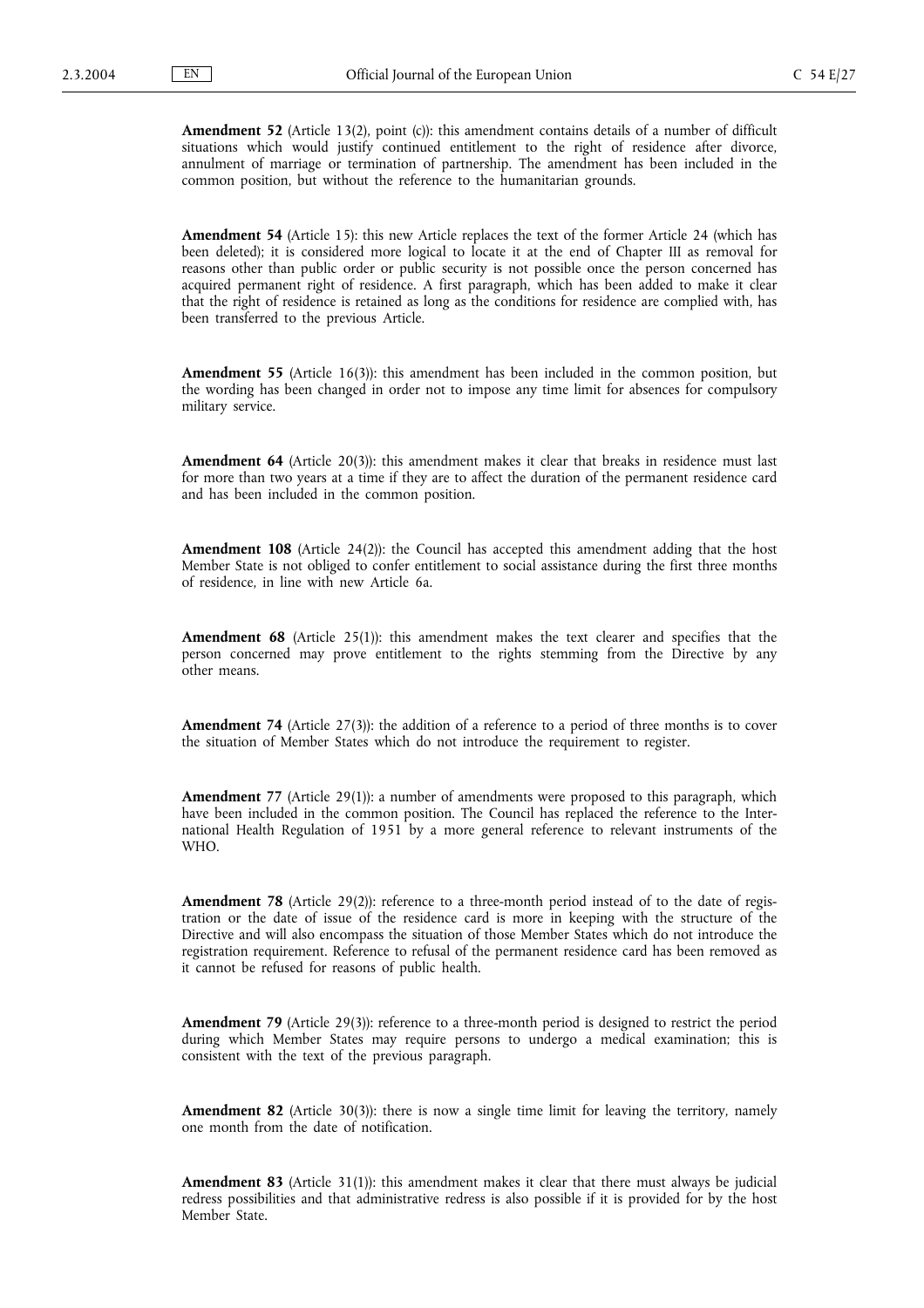**Amendment 113** (Article 31(2)): this amendment has been incorporated in the common position as reworded in the amended Commission proposal. It foresees suspension of the enforcement of an expulsion decision, as long as a decision on the interim order to suspend the expulsion has not been taken. However, the Council decided to introduce a number of exceptions, which in its opinion do no affect the main purpose of the provision. These exceptions aim to exclude the case where the expulsion decision is based on a previous judicial decision, or where the persons concerned have had previous access to judicial review, or where the decision is based on imperative grounds of public security.

**Amendment 86** (Article 32(1)): the amendments to the first subparagraph make the text clearer. The six-month deadline which replaces the three-month deadline in the second subparagraph is more realistic and has been incorporated in the common position.

### B. *European Parliament Amendments which have been rejected by the Council*

**Amendment 2** (former Recital 4): this amendment stresses that mobility of workers and selfemployed persons is also one of the Union's policy priorities: it has not been included in the common position following a general approach of simplifying the text.

**Amendment 11**: this amendment proposed to former Recital 19 cannot be accepted, because it is inconsistent with the new wording of Article 24.

**Amendments 4, 14, 15 and 16**: the text of these amendments recognises as family members the spouse and registered partner, irrespective of sex, on the basis of the relevant national legislation, and the unmarried partner, irrespective of sex, with whom the Union citizen has a durable relationship, if the legislation or practice of the host and/home Member States treats unmarried couples and married couples in a corresponding manner and in accordance with the conditions laid down in any such legislation. These amendments have not be accepted for the following reasons:

With regard to marriage, the Council has been reluctant to opt for a definition of the term 'spouse' which makes a specific reference to spouses of the same sex. For the moment only two Member States have legal provisions for marriages between partners of the same sex. Moreover, in its case-law the Court of Justice has made it clear that, according to the definition generally accepted by the Member States, the term 'marriage' means a union between two persons of the opposite sex.

With regard to partners, whether they are registered partners or unmarried partners, the Council is of the opinion that recognition of such situations must be based exclusively on the legislation of the host Member State. Recognition for purposes of residence of non-married couples in accordance with the legislation of other Member States could pose problems for the host Member State if its family law does not recognise this possibility. To confer rights which are not recognised for its own nationals on couples from other Member States could in fact create reverse discrimination, which must be avoided.

**Amendments 17 and 18**: these proposed amendments, which would insert a specific reference in points (c) and (d) of Article 2(2) to relatives in the ascending and descending lines of registered partners, cannot be accepted.

**Amendment 19**: this proposed amendment would incorporate in Article 2(3) a definition of the home Member State and the criteria to be used for determining what constitutes a durable relationship. This reference to the legislation of the home Member State is not acceptable for the purpose of defining spouse or partner.

**Amendment 21** (former Article 4): this amendment, which makes the prohibition of discrimination more specific by adding gender identity to the definition, has not been retained. The text included in Recital 31, which replaces former Article 4, follows the exact wording of Article 21 of the Charter of Fundamental Rights.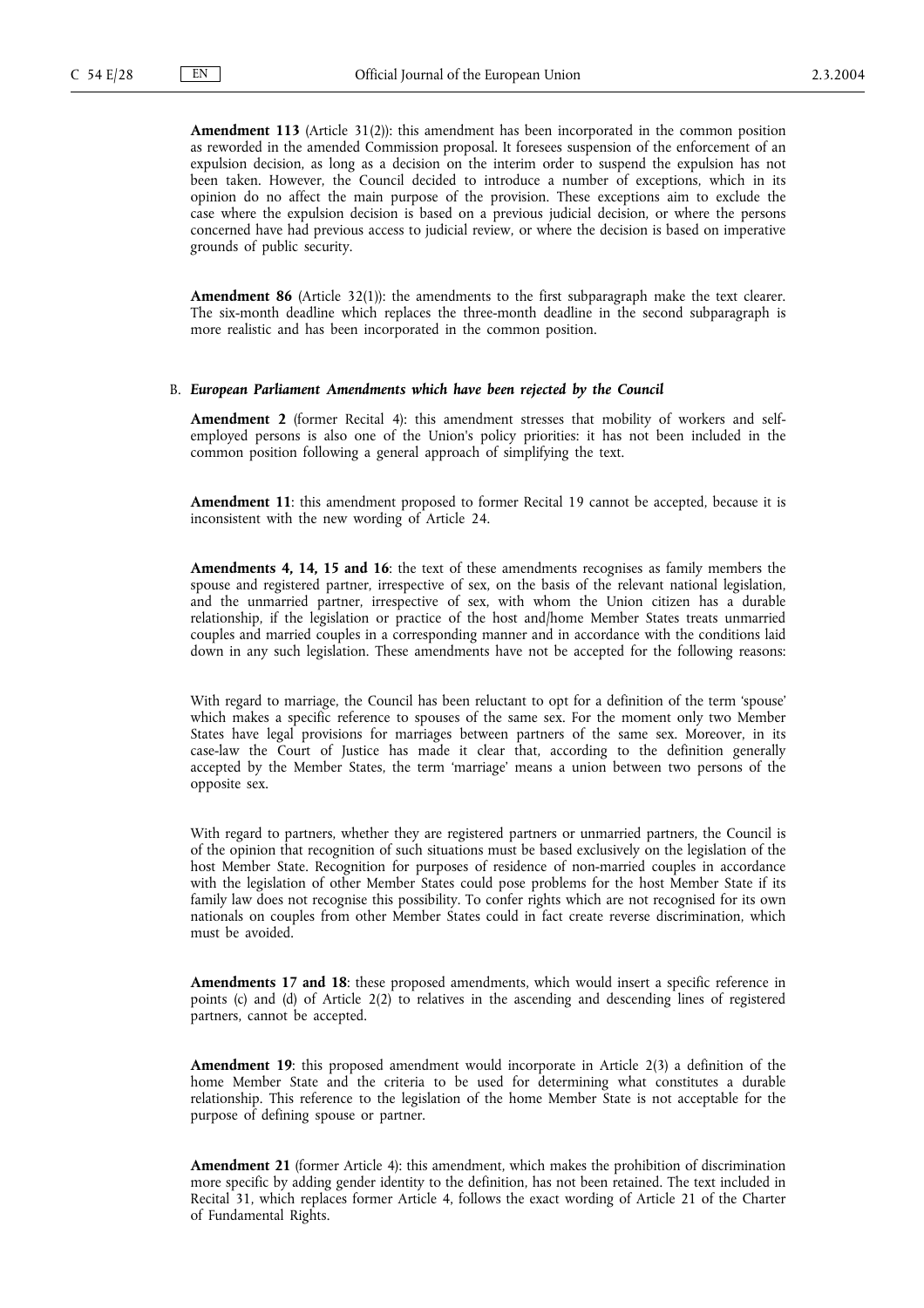**Amendments 26, 32 (in part), 42, 43 and 44**: these amendments cannot be accepted as they would substantially alter the structure of the Directive and undermine the approach followed by the Commission and the Council.

**Amendment 27** (Article 7(1), point (a)): this amendment includes a direct reference to recipients of services, but the Council considers that recipients of services cannot be treated on the same foot as workers or self-employed persons.

**Amendment 32** (Article 8(1)): this amendment has not been included in the common position, because the Council considers that Member States should not be obliged to issue a registration certificate if they have not opted for a registration system.

Amendment 35 (Article 8(5), point (b)): this amendment has not been included in the common position, because the Council considered that a simple statement attesting to the existence of a family relationship is not sufficient to prove the family relationship. This approach is in line with the one followed for the registration system (Article 8).

**Amendment 38** (Article 9): this amendment reflects the points made by the Court of Justice in its ruling of 25 July 2002 in (Case C-459/99) MRAX. It has not been included in the common position, because the Council considers it contradictory to Article 10, where there is an exhaustive list of all documents required for obtaining a residence card and the visa does not appear as one of them.

**Amendment 62** (Article 20(1)): the proposal that the residence card would be valid indefinitely and also renewable every ten years seems contradictory. The text included in the common position has consequently deleted the final sentence of the paragraph on renewal and the Council has opted for the renewal of the card every ten years.

**Amendment 76** (former Article 25(5a)): this amendment imposes a requirement on Member States to notify the Commission of any decision to expel Union citizens or their family members. This amendment has not been included in the common position, because the Council considers that this procedure would be too cumbersome for Member States without offering any advantages for Union citizens.

**Amendment 84** (Article 31(2)): the aim of this amendment, providing for deletion of the first phrase, is to ensure that all decisions are subject to prior checks by an independent authority, not only where there is provision for administrative appeal. It has not been included in the common position because the whole paragraph has been deleted.

**Amendment 88** (former Article 31a): this amendment provides for a new Article, which takes over the contents of the old Article 31(2). The Council has preferred to keep a single Article, considering that its paragraph 2 referred only to orders provided for in paragraph 1.

**Amendments 91, 92 and 93** (Articles 38, 39 and 40): these amendments concern measures to be taken after the date of entry into force of the Directive. Parliament proposed July 2004 but in view of the status of proceedings this does not seem realistic. This is the reason why the Council opted for two years after the date of entry into force of the Directive.

**Amendments 22, 23, 31, 45, 53, 56, 57, 58, 60, 63, 66 and 69**: these amendments could not be accepted as they were considered as not being consistent with the Commission proposal.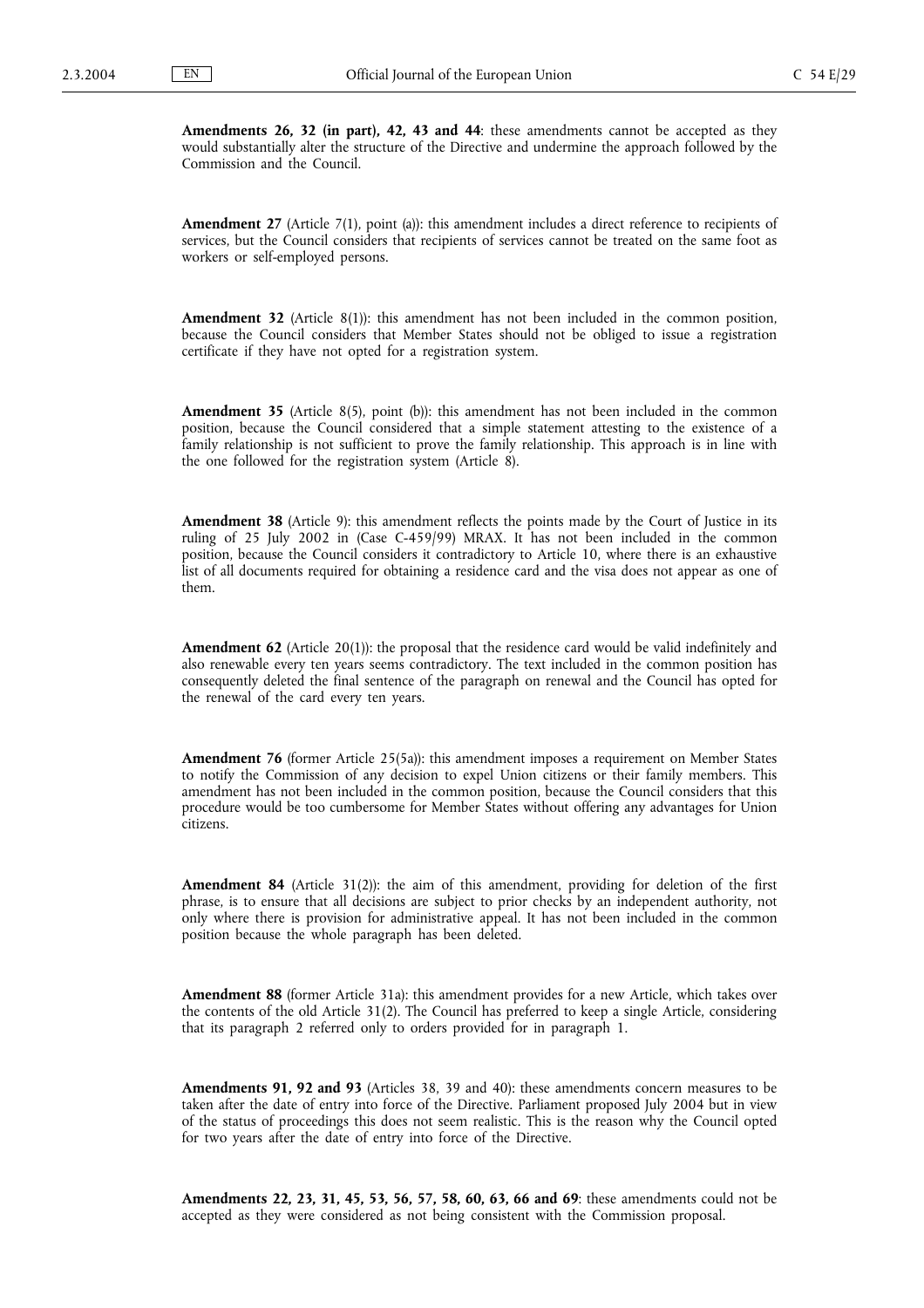### C. *New elements introduced by the Council*

The main points of the common position which differ from the Commission's proposal are as follows:

#### — **Recitals**

The Recitals have been adapted in order to ensure coherence with amendments introduced in the text of Articles. References to Articles of the EC Treaty have been deleted, because they would have no sense after the entry into force of the future Constitution.

Three Recitals represent a new element in comparison with the amended Commission proposal, notably:

**Recital 6**: this Recital was added in order to clarify the notion of facilitation provided for in Article 3.

**Recital 16**: this Recital states the elements and criteria, which should be taken into consideration in order to establish if a person concerned has become an unreasonable burden and the host Member State can proceed to his expulsion. The Council considers that this recital would provide useful indication for the criteria to follow in order to establish if a person has become an unreasonable burden.

**Recital 31**: former Article 4 concerning the prohibition of discriminations has been deleted and its contents have been added to this Recital on fundamental rights. Since the prohibition of discriminations belongs to the general principles of community law, the Council prefers to include it in the Preamble.

— **Articles**

**Articles 2 and 3**: these Articles concerning the definition of family members and beneficiaries have been one of the core issues of the proposal and the common position has amended a number of their elements, notably:

— *Concept of registered partnership and of durable relationship*

The common position has restricted this definition only to registered partners, if the legislation of the host Member State treats the registered partnerships as equivalent to married couples, excluding therefore the durable relationships from the scope of Article 2. In parallel, Article 3 has been amended as to provide for the facilitation of the partner with whom the Union citizen has a durable relationship, duly attested. The concept of facilitation was clarified in Recital 6a.

— *Other family members*

As far as direct descendants and relatives in the ascending line of the Union citizen are concerned, the Council has decided to maintain the existing acquis, by reintroducing conditions of age and dependency.

**Article 6 (new)**: former paragraphs 5 and 6 of Article 6 have been transferred to a new Article for clarity reasons. The common position has not accepted the extension of the period of residence without conditions to six months, preferring to maintain the existing acquis of three months. Nevertheless, a revision clause has been included in Article 39, whereby the Commission is committed to study the need to extend this period of time in the report on the application of the Directive, which it will submit two years after its transposal.

**Article 7(4)**: the right to family unification for students has been limited to the core family, as in the existing acquis. Nevertheless, the entry and residence of dependent ascendants will be facilitated on the basis of Article 3.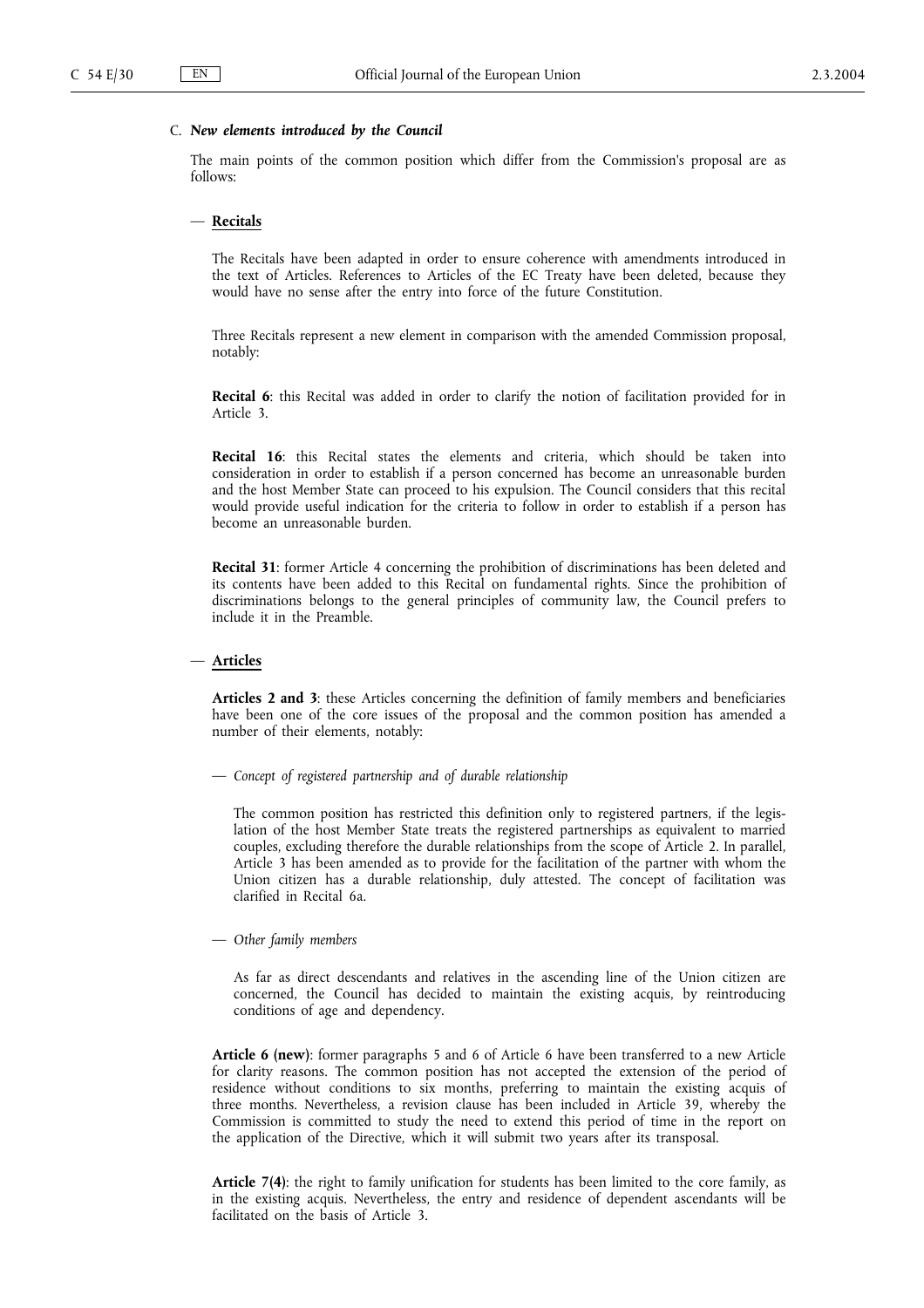**Article 8**: as far as administrative formalities for Union citizens are concerned and in order to prevent abuses, the common position has introduced a system, whereby Member States may require that Union citizens provide proof that they satisfy the conditions laid down in Article 7. Nevertheless, this system remains flexible since the registration certificate is issued on the spot and the fulfilment of conditions is verified only in specific cases where there is a reasonable doubt, as foreseen in Article 14(2). In paragraph 4, the possibility for Member States to provide for an amount of sufficient resources has been foreseen, but allowing to take into account the personal situation of the person concerned.

**Article 11(1)**: the common position has added that the residence card issued to family members of a Union citizen who are not nationals of a Member State could be valid for less than five years in order to correspond to the envisaged period of residence of the Union citizen, if this period is inferior to five years.

**Article 12(2)**: the common position has introduced the condition for family members who are not nationals of a Member state to have been residing in the host Member State for at least one year before the Union citizen's death in order to retain their right of residence. Another condition included in the common position foresees that family members retain their right of residence exclusively on a personal basis. These conditions reflect the justified concerns of delegations to prevent abuse, but in the same time establish a proportionate link with the host Member State.

**Article 13(2)(d)**: the common position has introduced a situation, where in case of divorce, annulment of marriage or termination of the registered partnership, the spouse or partner not being a national of a Member State shall not lose the right of residence, provided that a court has ruled the right of access to a minor child in the host Member State.

**Articles 14 and 15**: former Article 13 has been divided in two articles and its contents have been clarified. Article 14 makes clear the circumstances, under which a Member State can expel Union citizens if they no longer meet the conditions for the right of residence.

It has been provided for that an expulsion measure cannot be the automatic consequence of recourse to the social assistance system, thus integrating in the text the case-law of the Court of Justice in case C-184/99, Grzelczyk. Moreover, new Recital 16 clarifies further the concept of unreasonable burden, which could result in an expulsion measure.

Rules concerning procedural safeguards have been included in a new Article 15, without modification.

**Article 16**: the period of continuous legal residence in the host Member State necessary for the acquisition of the right of permanent residence has been set at five years instead of the proposed four years. This change has made possible the inclusion of students within the beneficiaries of the right of permanent residence.

In paragraph 3, the common position has reduced the period of absence entailing the loss of the right of permanent residence to two years instead of the proposed four years. This change has also led to a change in Article 20(3) concerning the validity of the permanent residence card. This could be justified because after a two-year absence the link with the host Member State could be considered as loosened.

**Article 17(4)(a)**: the period of residence in the host Member State prior to the acquisition of the right of permanent residence has been set at two years, as in the existing acquis. This change once again guarantees a strong link with the host Member State.

**Articles 19 and 20**: Union citizens are no longer obliged to have a permanent residence card. Member States shall issue them a document certifying that they have acquired the right of permanent residence. This document shall be issued upon application, after verification of the duration of residence. This approach meets the objective of reducing administrative formalities for Union citizens.